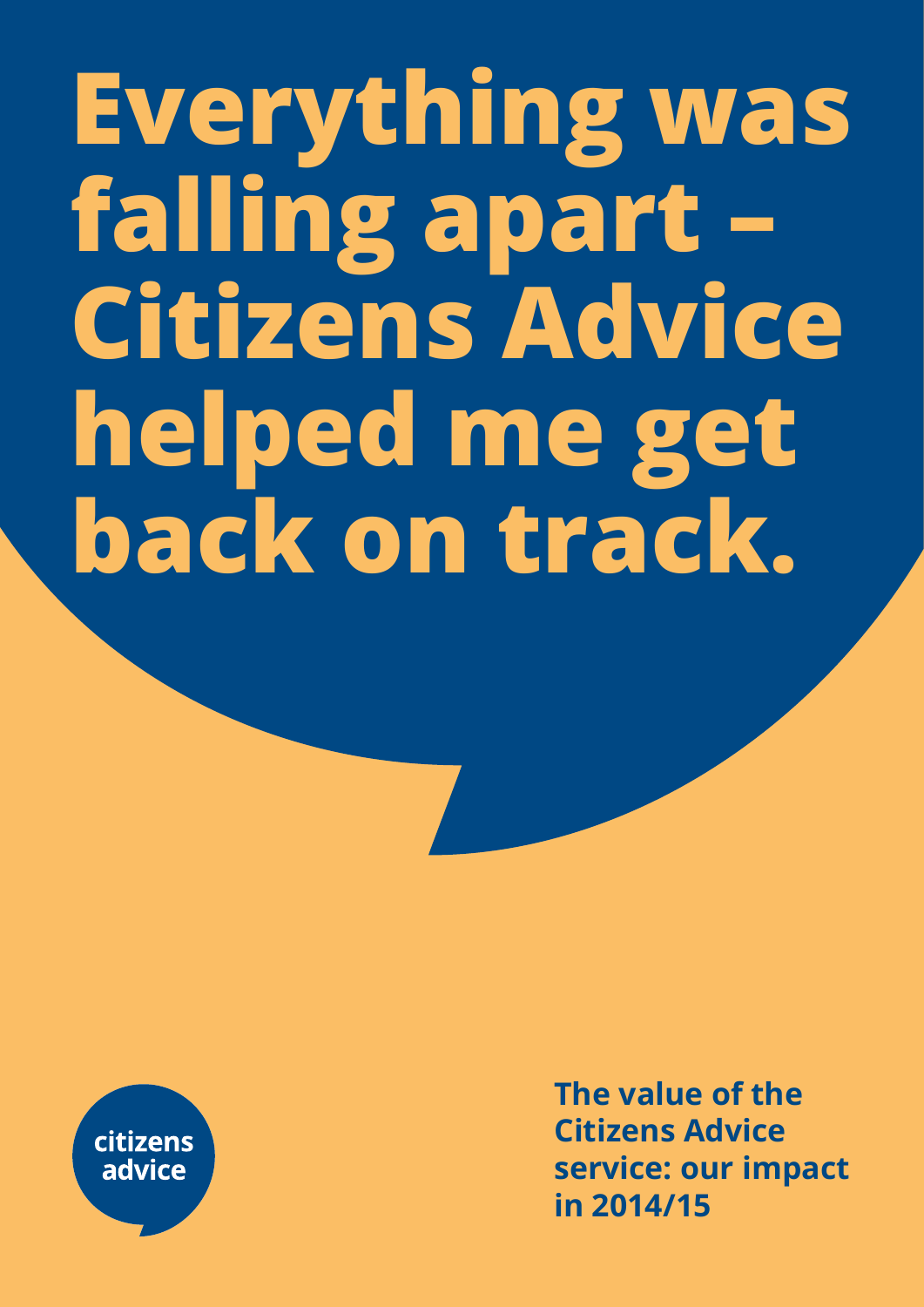## **Key facts about Citizens Advice:**

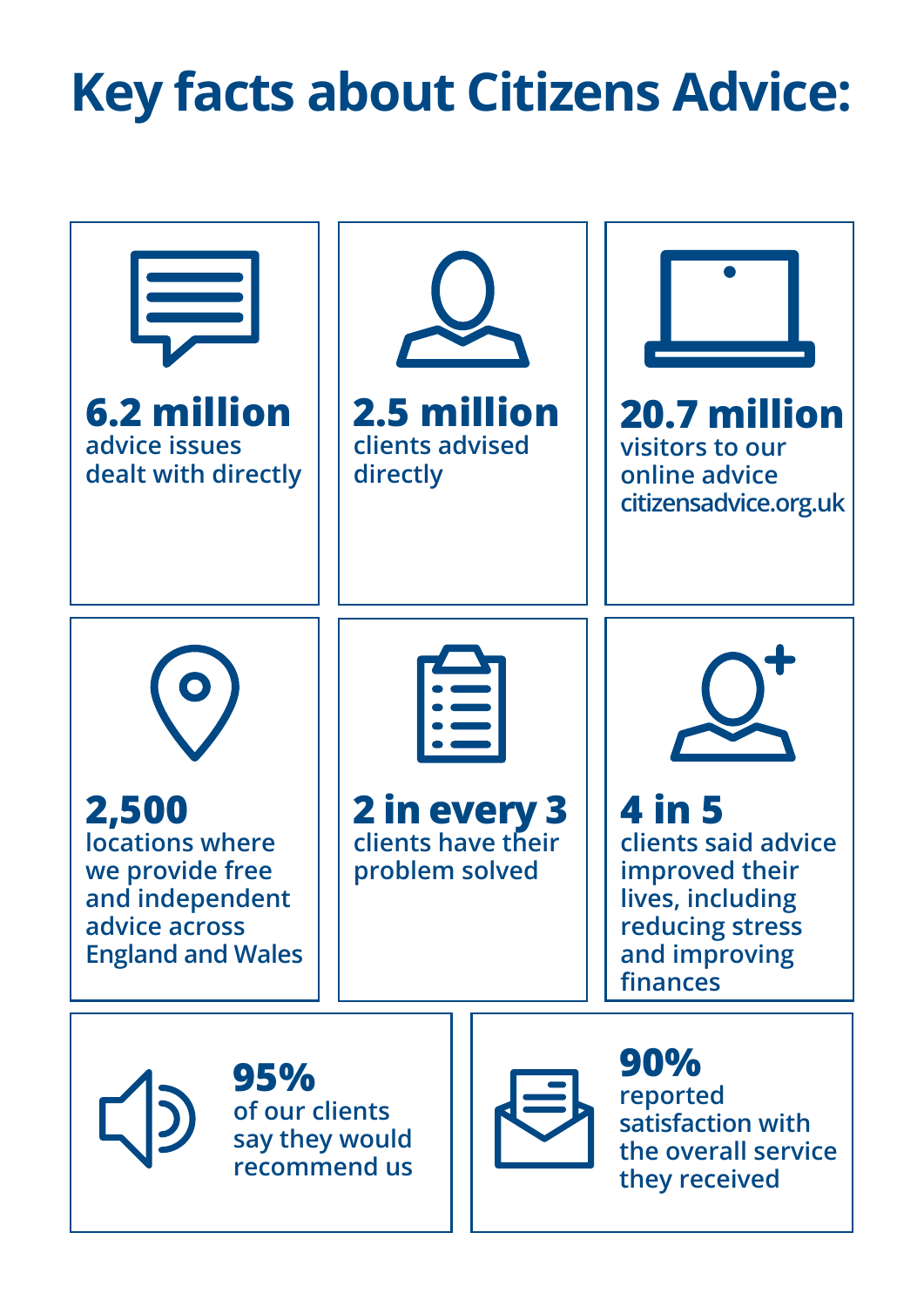## **Foreword Gillian Guy, Chief Executive**

Citizens Advice helps people to solve problems and changes lives. Last year we helped 2.5 million people directly, however our work touched millions more. This report puts a figure on the value of Citizens Advice and I am pleased to say the results are extraordinary.

Examining our value is crucial as the pressures on the public finances continue, and national and local spending is scrutinised further. It is our responsibility to communicate why Citizens Advice is an essential service and not just a 'nice to have'

Citizens Advice is unique for many reasons: our 21,600 dedicated, highly trained volunteers; our presence in every community across England and Wales; our impact solving 2 in 3 people's problems; and the wide range of issues we help people with. And so it will come as no surprise to those who work or interact with the service to learn that our value is also unique.

For every £1 spent on the Citizens Advice service, we benefit our clients by £10.94, we save government and public services at least £1.51, and a minimum estimate of our social and economic value to society is £8.74. Our evidence reinforces what we've always known about our service – that it is not just what we do but also the way we do it that is of huge benefit to society.

It is with this knowledge that not only is free advice essential, it is also highly valuable, that we call on local and national government to protect Citizens Advice. Be it supporting people through the transition to universal credit, easing the burden on the health service or ensuring policies and markets deliver for everyone, we have a central role to play.

And so I conclude with a call to action to everyone across the Citizens Advice service – absorb this report and ensure no one is left in any doubt of just what a remarkable, effective and valuable organisation Citizens Advice is.

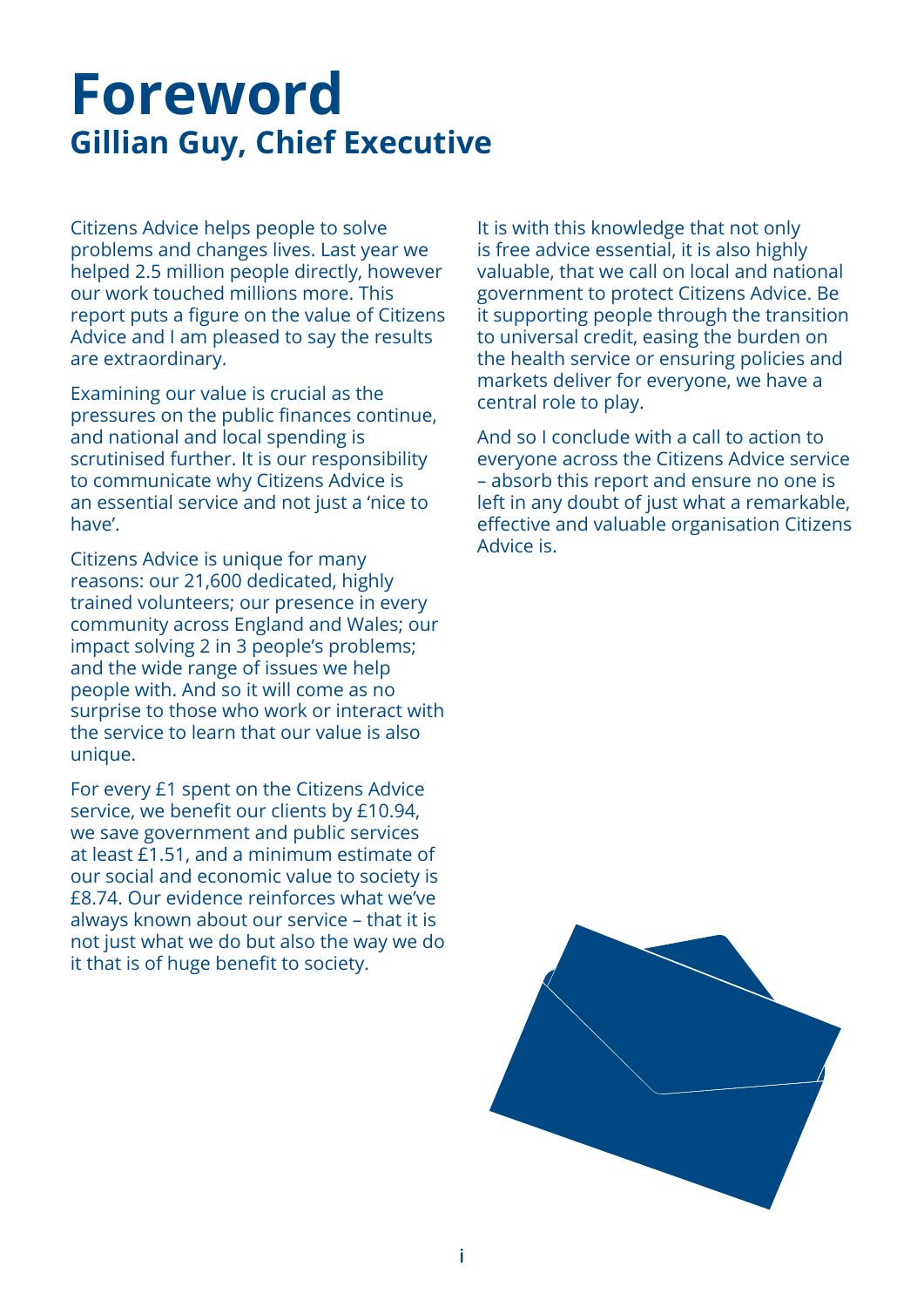## **Our value to everyone The impact of Citizens Advice**

Last year we helped 2.5 million people with 6.2 million advice issues and had 20.7 million visitors to our website. We are in every community from Camden to Conwy, Penzance to Penrith, with 21,600 trained, trusted and knowledgeable volunteers ready to help, no matter who you are or what your problem may be. You will find us on the high street and in community settings to give advice face to face. You can reach us over the phone and increasingly via webchat on the internet. We have been here for 75 years, but we are a modern service evolving to meet society's changing needs.

We help people solve their problems and find a way forward. We solve 2 in 3 of the problems people present to us, be they issues at work, with the welfare system, paying back debts or with housing problems. We also solve 1 in 2 consumer issues, where goods are faulty or people need help exercising their rights and getting redress.

Through the advice we give, we turn lives around. Prior to advice people often feel stressed, anxious or depressed. Their relationships can be strained both at home and in the workplace, sometimes leading to the prospect of losing their job, their home or ending their relationship. Not only do we help solve problems, our research shows that our advice improves lives, with 4 in every 5 clients reporting that our help led to additional benefits; worries are diminished, confidence returns and a way forward can be found at home, at work, in the community. 90% of people are satisfied with our service and 95% would recommend us to their family or friends.

### **Our value to society in 2014/15:**

For every £1 invested in the Citizens Advice service we generate at least:

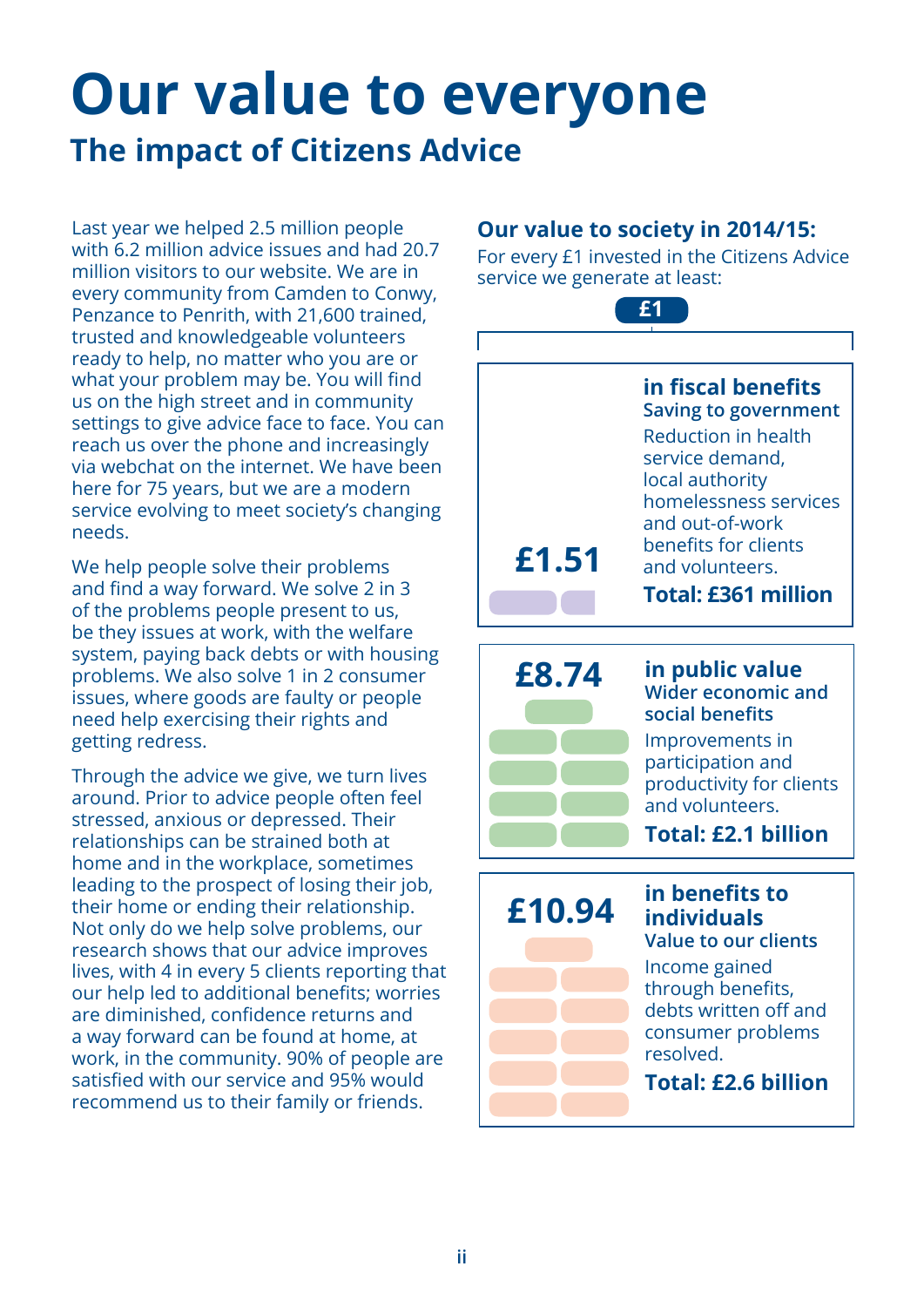We provide education and skills to our clients to help them avoid similar problems in the future, to equip them with financial skills to help manage their budgets and avoid debt, and to ensure that they know about and switch to the best deals that meet their needs and save them money.

Where we can't solve problems we use our insight and evidence from the front line to research the systemic problems and barriers that hold people back. We influence politicians, policy makers, regulators and companies to change rules and regulations for the benefit of everyone. From the cap on the cost of payday loans to regulations preventing retaliatory evictions, our reach is wider than the clients we see.

All of our activities and the way we work come together to benefit individuals, government and society. Our value stems from the way problems can affect individuals, and the detrimental impact they can have on their lives. This includes working with those most in need. Advice and education, research and advocacy can mitigate this detriment – through resolving problems now and preventing them in the future.

This saves money for the government, significantly for local authorities through helping to prevent evictions and homelessness, the Department for Work and Pensions (DWP) through helping to maintain people in work rather than on benefits, and the NHS through improving people's health and well-being. It also benefits society through healthier, happier people, moving forward with their lives with new confidence, participating in their community and working more productively – this is our value to society.

When we put a conservative financial estimate on our value, it exceeds our funding considerably.

However, we can't just communicate our value in strict financial terms, as this only gives part of the story of our impact on society and would therefore underestimate our true value. Some of the crucial things we do we can't put a pound sign on. All of this demonstrates that the Citizens Advice service is an essential service and strategic partner – both locally and nationally – now and in the future.

**Our modelling also allows us to show how fiscal savings are attributed to specific government departments, for example:**

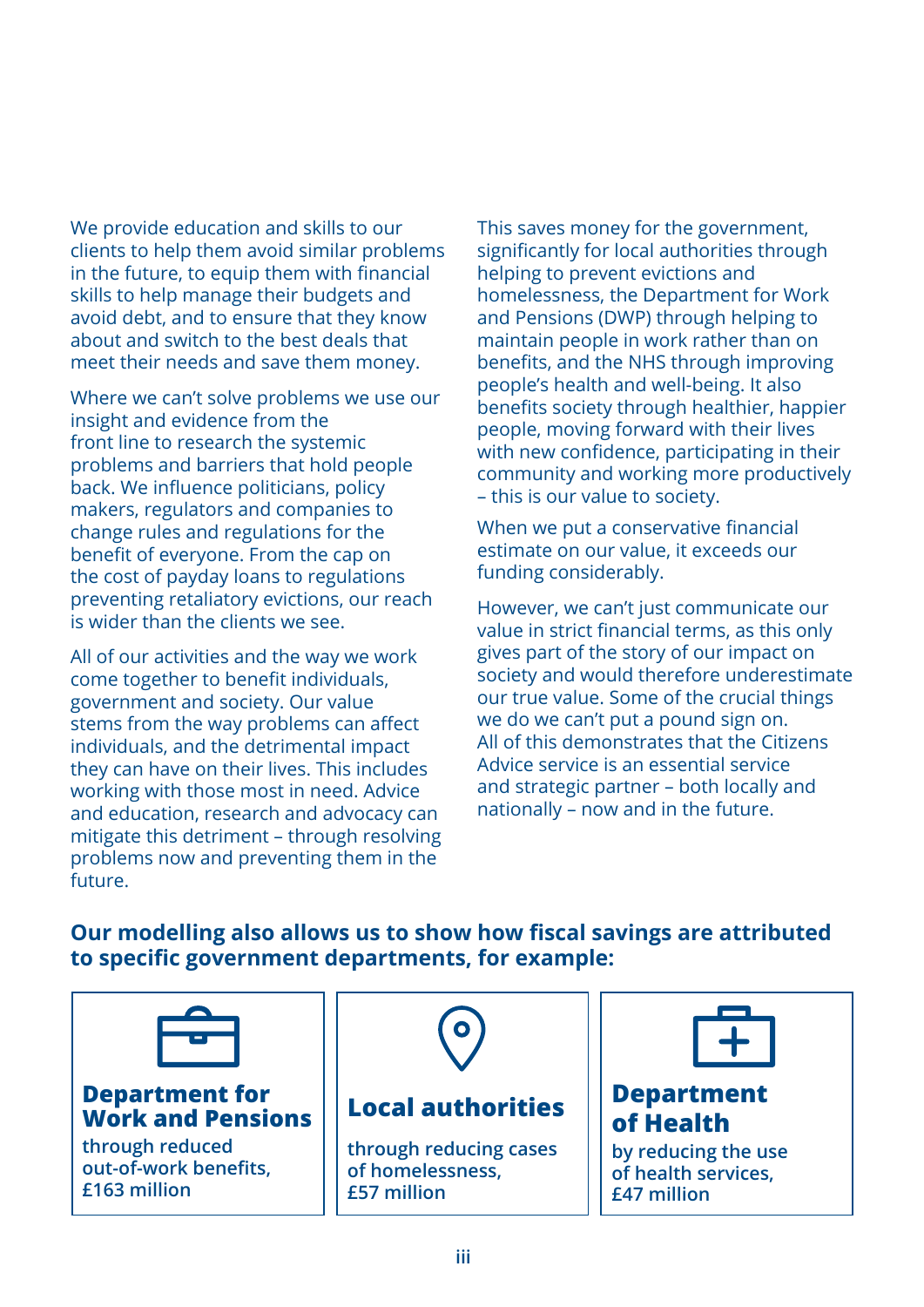## **Contents**

| Introducing our value                            | 1              |
|--------------------------------------------------|----------------|
| <b>No Why Citizens Advice is needed</b>          | $\overline{2}$ |
| <b>Notaker We help people find a way forward</b> | 4              |
| We benefit everyone: our value to society        | 5              |
| <b>In focus: advice and education</b>            | 6              |
| In focus: research and campaigns                 | 22             |
| In focus: how we work                            | 26             |
| Measuring our value                              | 29             |
| Moving forward: our recommendations              | 34             |
| <b>Appendix: our evidence</b>                    | 36             |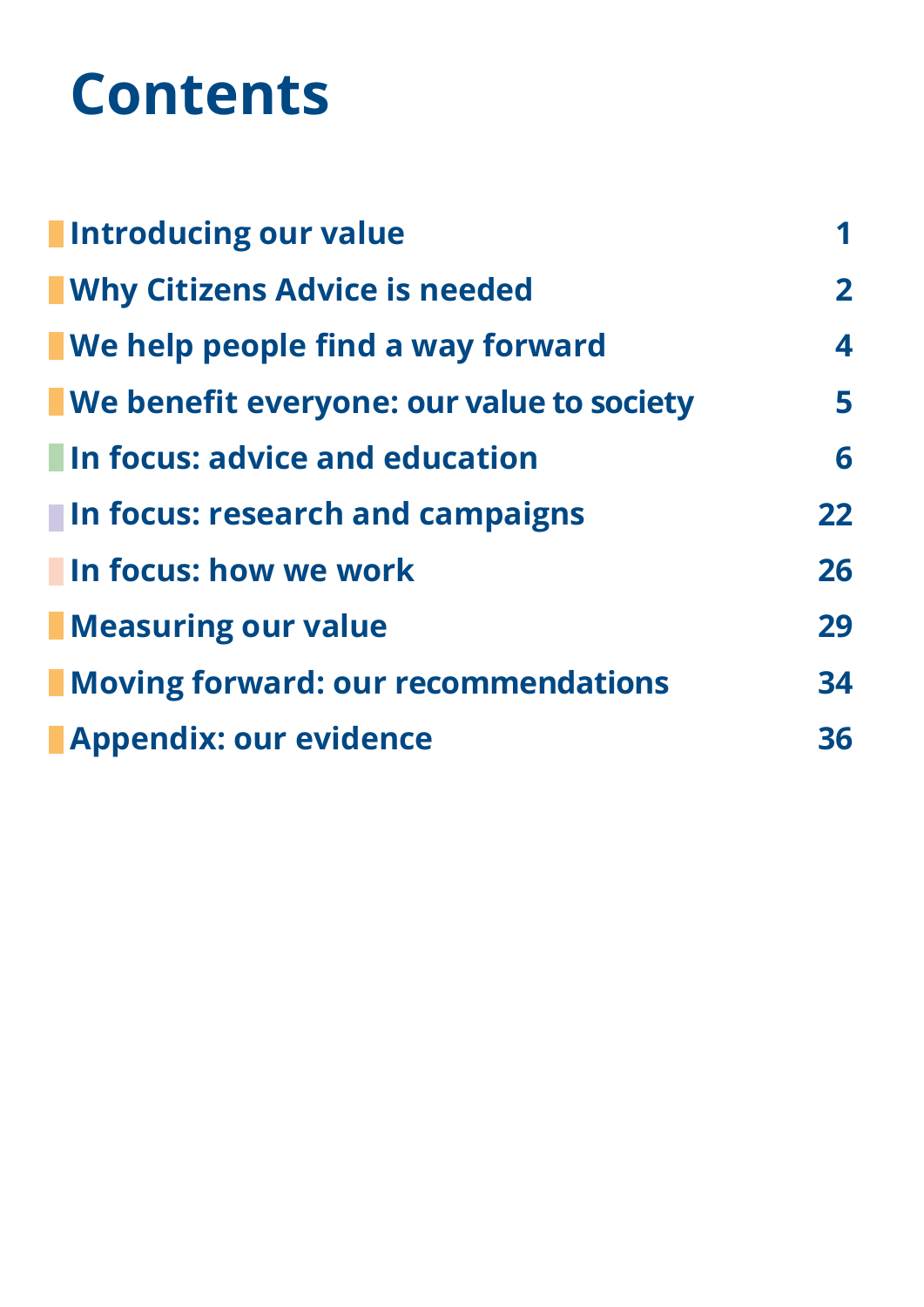## **Introducing our value Hugh Stickland, Chief Economist**

#### **How do you measure the impact and value of Citizens Advice?**

A service that directly helps millions of people a year, each with their different and unique backgrounds, problems and needs. We aren't driven by a one size fits all approach. We meet people in the midst of their problems and tailor our advice to help each person find a way forward.

It's not uncommon to hear our clients refer to the help they received as priceless, life changing or invaluable. Alongside debts managed, jobs kept and rights established, we are aware of lives not only changed but also lives saved through suicide prevented, families kept together, worries, stress and depression overcome and a new sense of confidence and purpose ahead. How do you value all of that?

While we can't speak to all our clients, last year we surveyed a large, robust representative sample to ask people about the outcomes we helped to achieve and the impact that had on their life. The results of our *National outcomes and impact research* are used extensively in this report, and we thank the participants who gave us their time and responded.

Outcomes and impact is one thing – value is another. Last year we published *Making the case*, which focused mainly on the value of advice to the individual. This year, armed with new compelling impact evidence and with the help of New Economy Manchester's cost benefit model and guidance from their economics team, we go further. The model we use has been adapted and approved by HM Treasury, using robust methodology and takes account of the latest evidence and data. It enables us to show our value both to the Government in terms of exchequer benefits and more widely benefits to society.

We have now strengthened our evidence about the outcomes we achieve, including those that are financial, the impacts that has on people's lives and the health benefits that accrue from advice. Within this report and the technical workings, we have still taken a conservative approach, sticking to what we know and using caution when making assumptions. We don't yet put an overall value on our education or research and campaigns work we know would boost our value further still.

So against the backdrop of 2.5 million individuals with different needs and the transformative effect that advice can have, we still acknowledge that the findings here are simplified and likely to underplay our true value. But the message is clear. Life is complicated, we're here to help. Free, impartial advice is crucial and highly valuable to individuals, government and society as a whole.

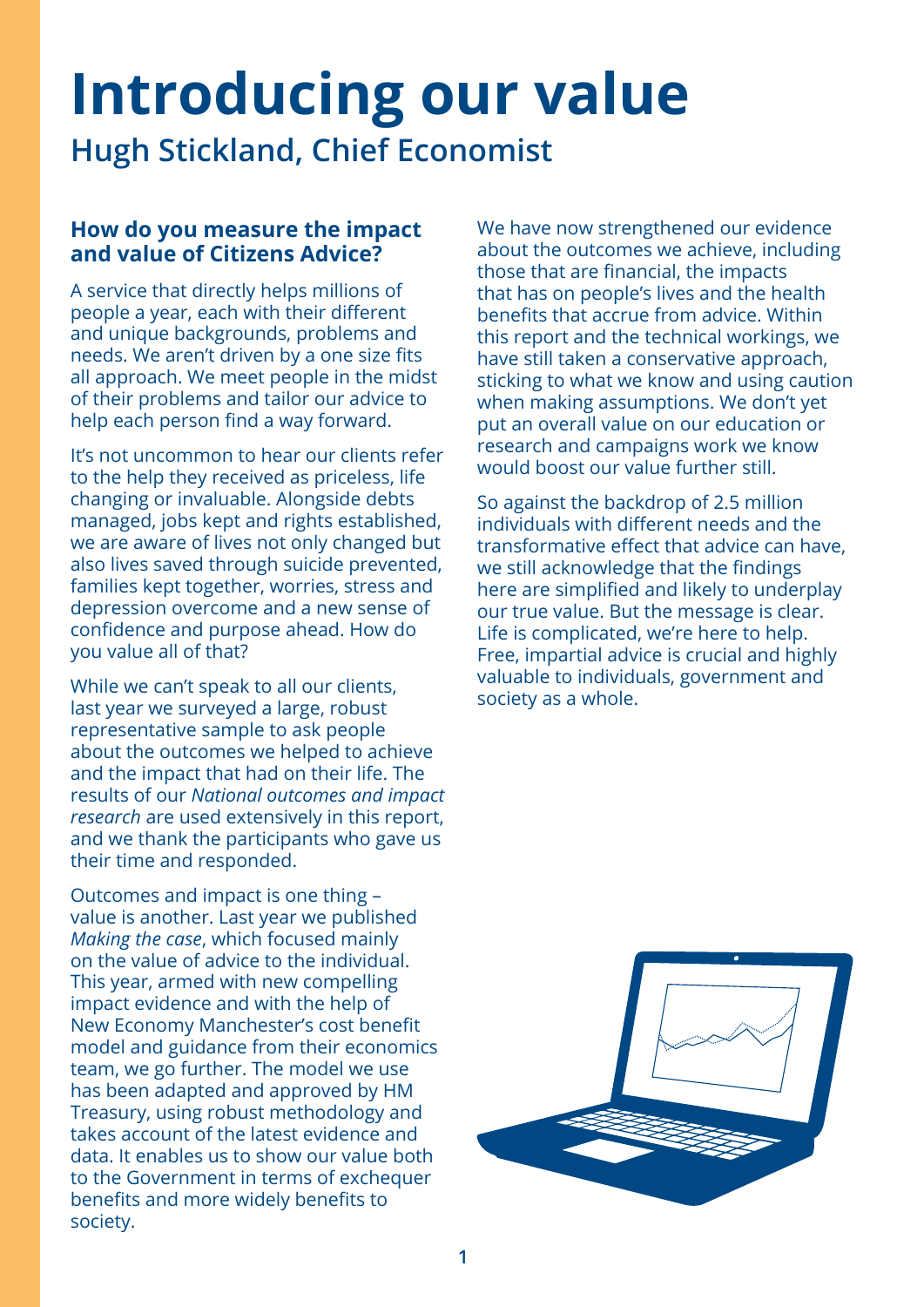## **Why Citizens Advice is needed**

## **Anyone can experience a problem**

**Life is complicated. Sometimes people encounter challenges and problems that they don't know how to deal with, and they need help to overcome.** 

Everyone experiences problems, small or large. These might relate to querying rights at work, understanding your housing options, struggling to meet financial commitments, or knowing your consumer rights on a faulty product. Sometimes these issues can be quickly resolved. Other times it's not that simple.

More complex situations rarely come neatly packaged up as a single problem. A loss of income, for example, can affect someone's ability to keep a roof over their heads, stay out of problem debt and feed their family.

Problems can arise suddenly, affecting anyone without warning: you lose your job; you or your partner becomes ill; a relationship breaks down. In some cases there is a slow escalation: if the initial problem had been spotted earlier, later issues could have been avoided.

## **Nearly 3 in 4 Citizens Advice clients experienced negative impacts as a result of their problem1 :**



1 Citizens Advice. National outcomes and impact research, 2014.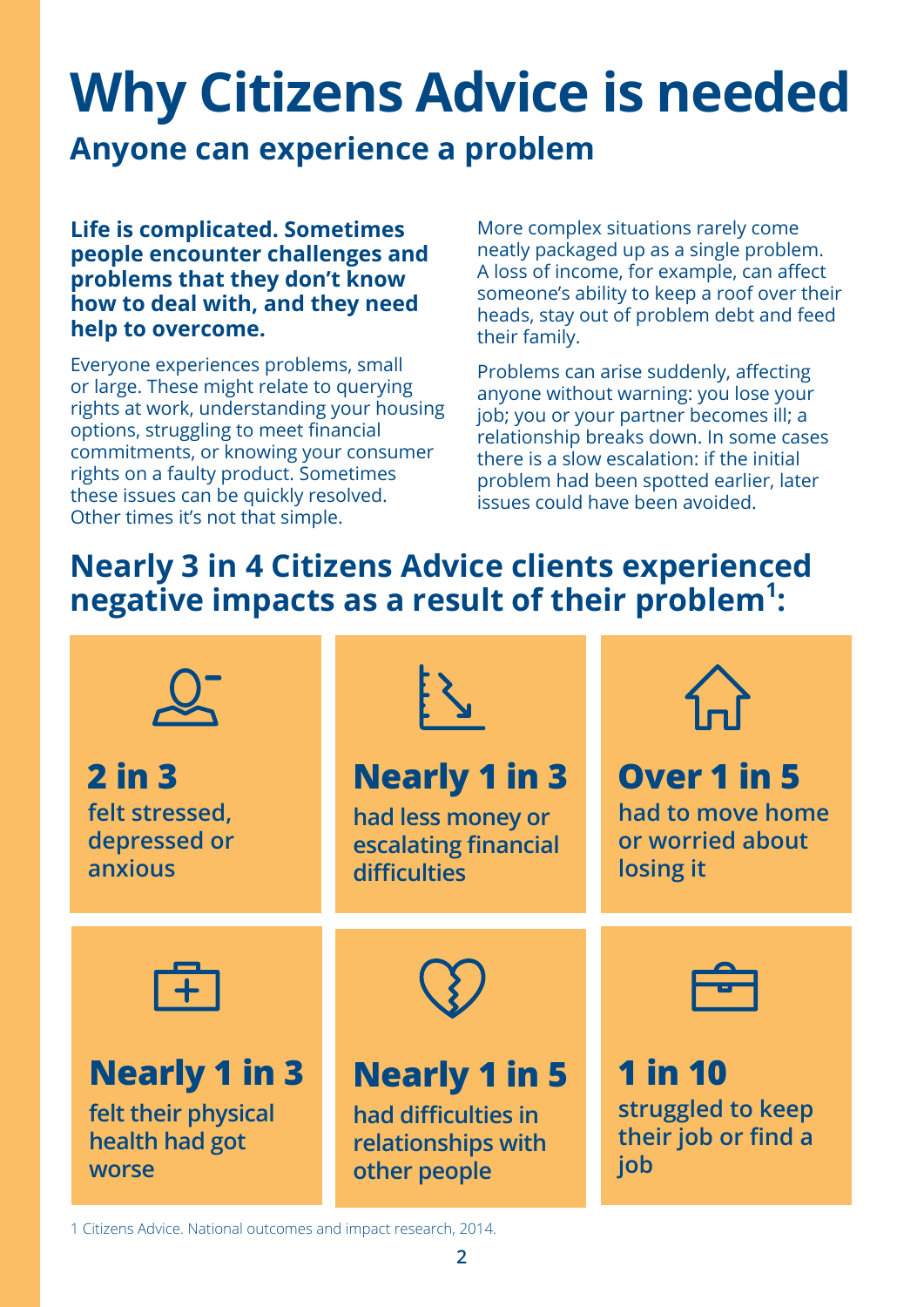People can become trapped in a vicious cycle, when the effect of one problem can be the cause of another. Problems multiply and affect other areas of a person's life, creating further difficulties. Problems can make us feel a lack of control, with no clear way out and leaving us feel powerless and isolated. It's understandable in these situations for it to be hard to think clearly and start taking action.

No matter how a problem starts the end result can be life altering. But trusted help and support isn't always readily available. Some of us are lucky enough to know informed or connected individuals who can advise us on the best course of action, helping us to both understand our options and then how best to navigate a process to move forward. For those of us without such connections, or the necessary funds to pay for help from a solicitor, there can be a lack of understanding of our rights and nowhere to go. For many, it's the day-to-day reality of living hand-to-mouth without a safety net, should something go wrong.

In such situations, being able to access free, impartial, confidential advice at the right time is essential.

#### **Specific problems can have wider impacts**

Problems not only have direct consequences, but often bleed into other aspects of people's lives as well, impacting especially on their mental well-being. They can affect people's family and friends, as well as society as a whole should the state have to step in either in the short or long-term.

Knowing where to start unravelling such problems to find a way forward can be challenging when cause and effect are entangled. But everyone has the right to an informed decision when making a choice that affects their life. Not everyone that faces a problem seeks advice, but through research and campaigns work we can help anyone affected by problems with policy and practice.

**I started experiencing problems with my health, with suspected MS, two years ago. I was unable to continue working as a cook as I couldn't walk or dress myself – some days I was unable to get out of bed at all. I hadn't paid any national insurance since being on sick-leave, so applied for personal independence payment (PIP) as I was ineligible for employment and support allowance (ESA). Following an assessment, I faced a 8-10 week wait for a decision, but this was further delayed. We really struggled – my husband only earns a modest wage which covered just our mortgage and bills. We had to rely on family members for regular food parcels, and to help purchase a mobility scooter and accessible bath. The whole situation was very stressful for all of us. With the help of Citizens Advice, I was eventually awarded the highest rate, and received a £4,900 backpayment. I am truly grateful for all of the assistance they have given me and the support they continue to give for other issues I am facing. Without them, I would never have received a penny.**

Stephanie, Citizens Advice client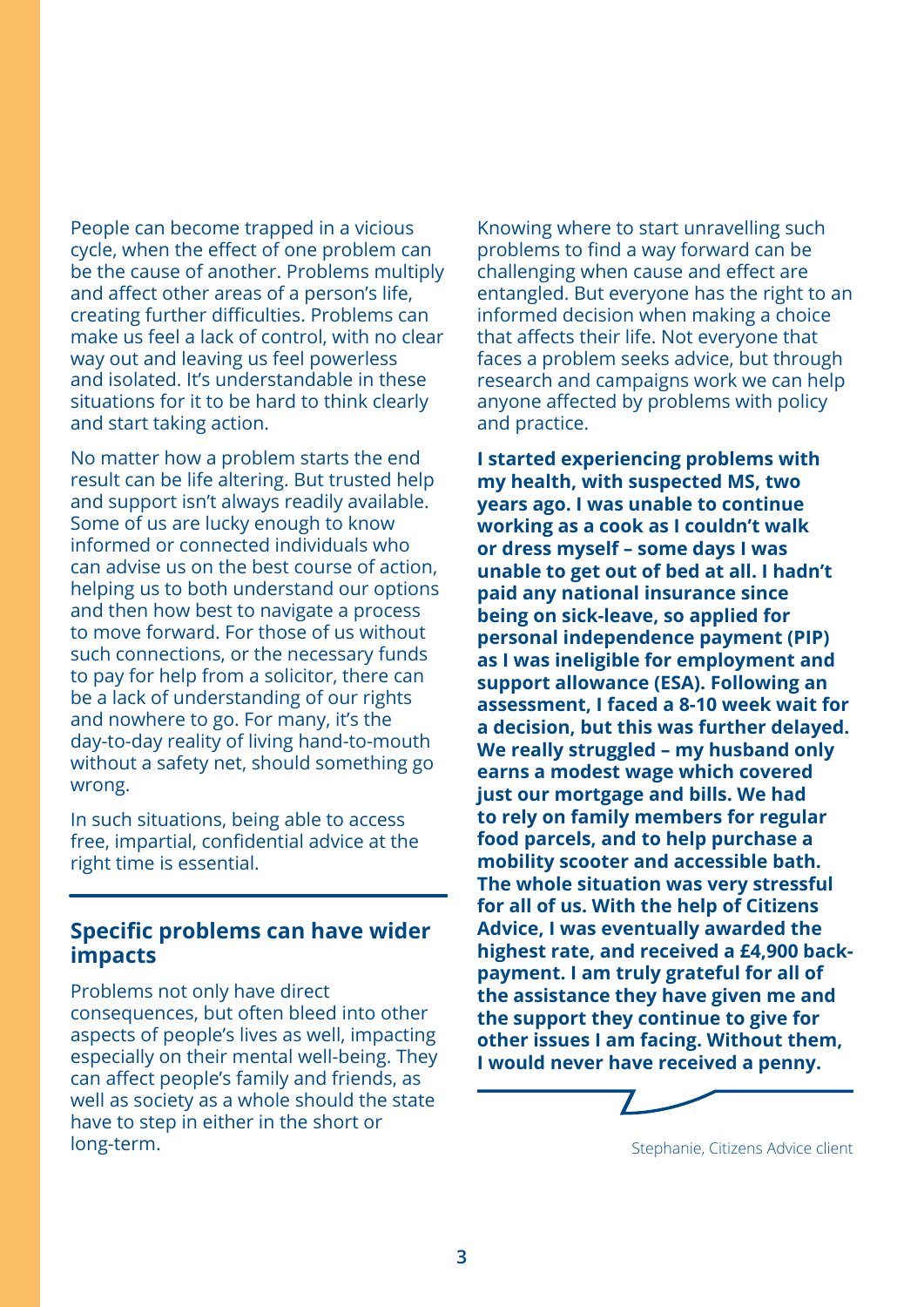## **We help people find a way forward**

## **Everything we do shares this aim**

If you came to us with a problem, we'd help you get back on track, while recognising where others might also be facing similar experiences.

## **Advice and education**

**We'd work with you to find a way forward, taking into account all the ways your problem might be affecting your life, and finding the best next steps for you. We'd also consider if we could develop your skills to prevent a similar scenario arising again.** 

**We provide integrated advice to solve individuals' problems either directly through our local Citizens Advice network and consumer service, or via our self help website.**

**Read more about our advice and education provision on page 6.**

## **Research and campaigns**

**Where a systemic barrier with private or public policy and practice stops us resolving your problem, we'd look at other clients' experience.** 

**We use our national data to understand the impact of policy and regulation, and campaign locally and nationally for changes to solve collective problems. So one way or another, we're helping everyone – not just those we support directly.** 

**Read more about our research and campaigns on page 22.**

## **How we work**

**When you come to us with a problem, you're likely to be helped by one of our trained volunteers, using both our local knowledge, supported by our national network.** 

**We also create benefit to society through the way we deliver our services.** 

**This is in addition to the impact our principal activities have on clients' lives, and covers:**

- **the benefit of working with 21,600 volunteers**
- **our support for local communities**
- **the power of our national network.**

**It's also what makes our service unique.** 

**Read more about how the way we work creates additional social value on page 26.**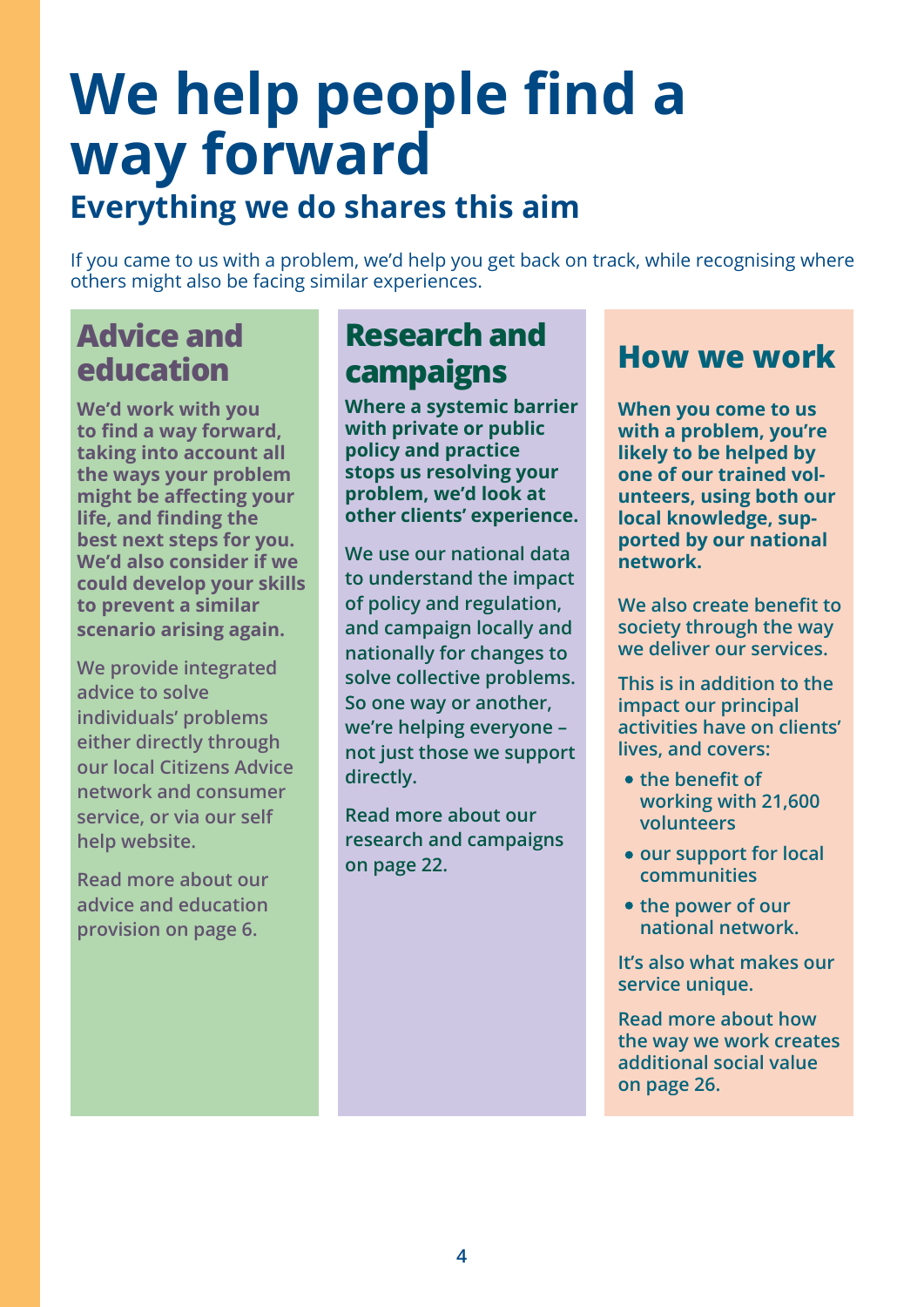# **We benefit everyone**

## **Our value is shared across society**



## **£361 million £1.51 for every £1**

### **Savings to local and national government**

Our advice benefits government and the taxpayer. Through helping to solve problems we prevent detriment occurring or escalating further. In many cases this saves money to government through preventing the need to fix the problem later or reduce the demand on government services such as the NHS. In helping to keep people in work we reduce out-ofwork benefit payments too. These all help to keep the cost down to the taxpayer and are called fiscal benefits.



## **£2.1 billion £8.74 for every £1**

#### **Wider economic and social benefits**

In addition, our advice is beneficial to wider society and the economy. For example, through helping solve problems we have significant impacts on our clients' mental health and well-being. Aside from any cost savings to government through reduced demand on the NHS, there are benefits to society in people feeling better, more confident and able to participate. There are economic benefits too through increased productivity for businesses and reductions in time spent off work due to ill health. These are public value benefits.



## **£2.6 billion £10.94 for every £1**

### **Value to individuals**

Helping people through the advice we give also directly benefits those individuals. That may be through helping them with their rights at work, maximising their income through claiming the correct benefits, helping them arrange debts written-off or helping consumers get redress when they have bought faulty goods. Where we achieve these outcomes we count them as benefits to individuals.



## **To find out more**

**about how we've modelled our financial value, see 'Measuring our value' on page 29, as well as our full technical annex:**  *Modelling the value of the Citizens Advice service in 2014/15*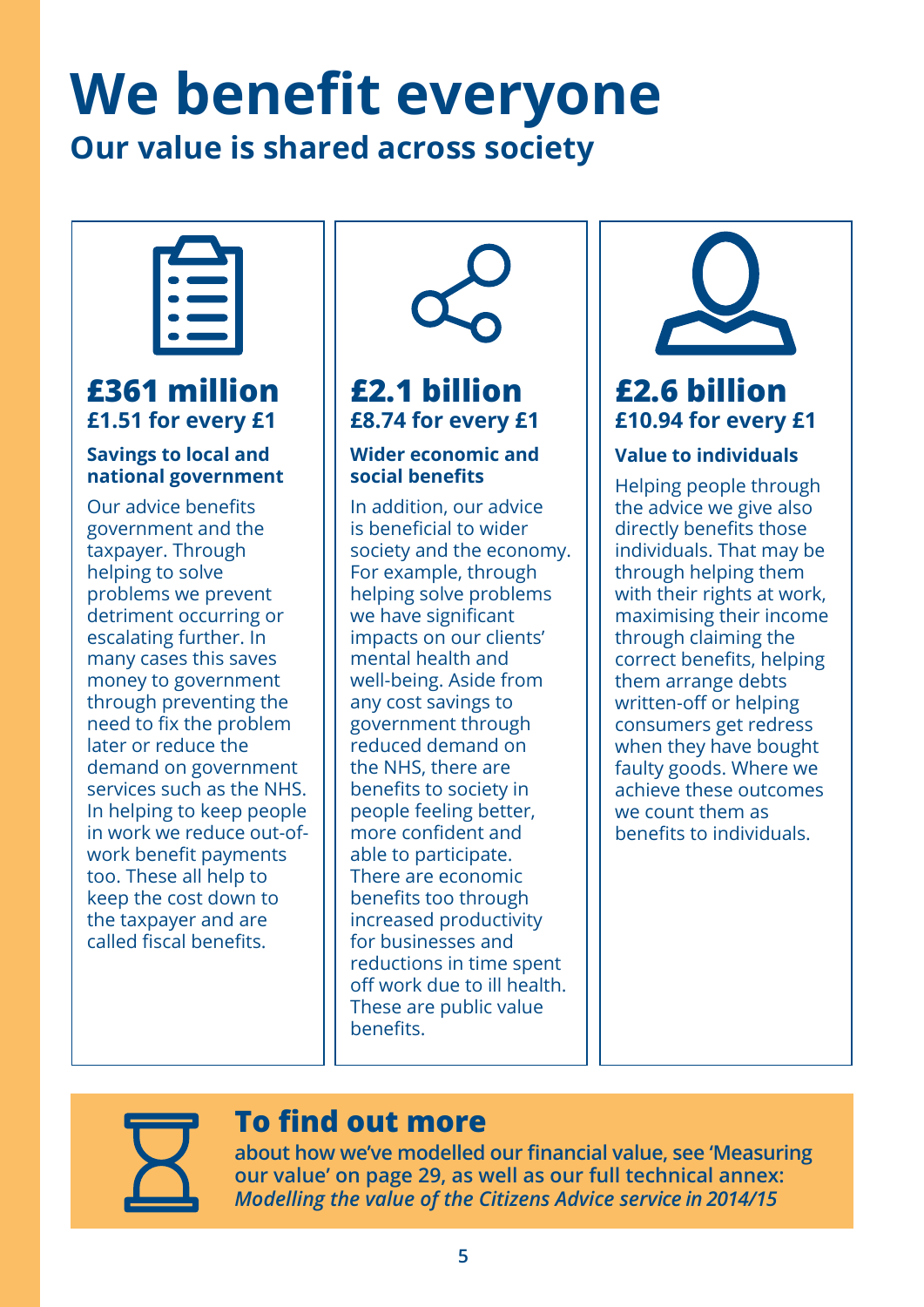# **In focus: advice and education**

Our service provides free, independent and confidential information and advice. We provide advice to everyone on any topic.

### **In 2014/15:**



## **We provided advice to 2.5 million people directly**

**1.9 million through our network of local Citizens Advice centres and 0.6 million via our consumer helpline**

**We dealt with enquiries through multiple channels**

**48% were dealt with face to face, 48% by telephone and 4% by email or webchat**



## **We helped 20.7 million visitors last year**

**using our online advice tools, viewing 47 million pages**

We addressed over 6.2 million issues directly through Citizens Advice services; 5.6 million through our local network and 0.6 million via our consumer helpline.

All issue figures are in millions:

- **Benefits and tax credits**
- Debt
- **Consumer goods and** services
- **Employment**
- **Housing**
- Relationships and family
- $\blacksquare$  Legal
- **n**Other

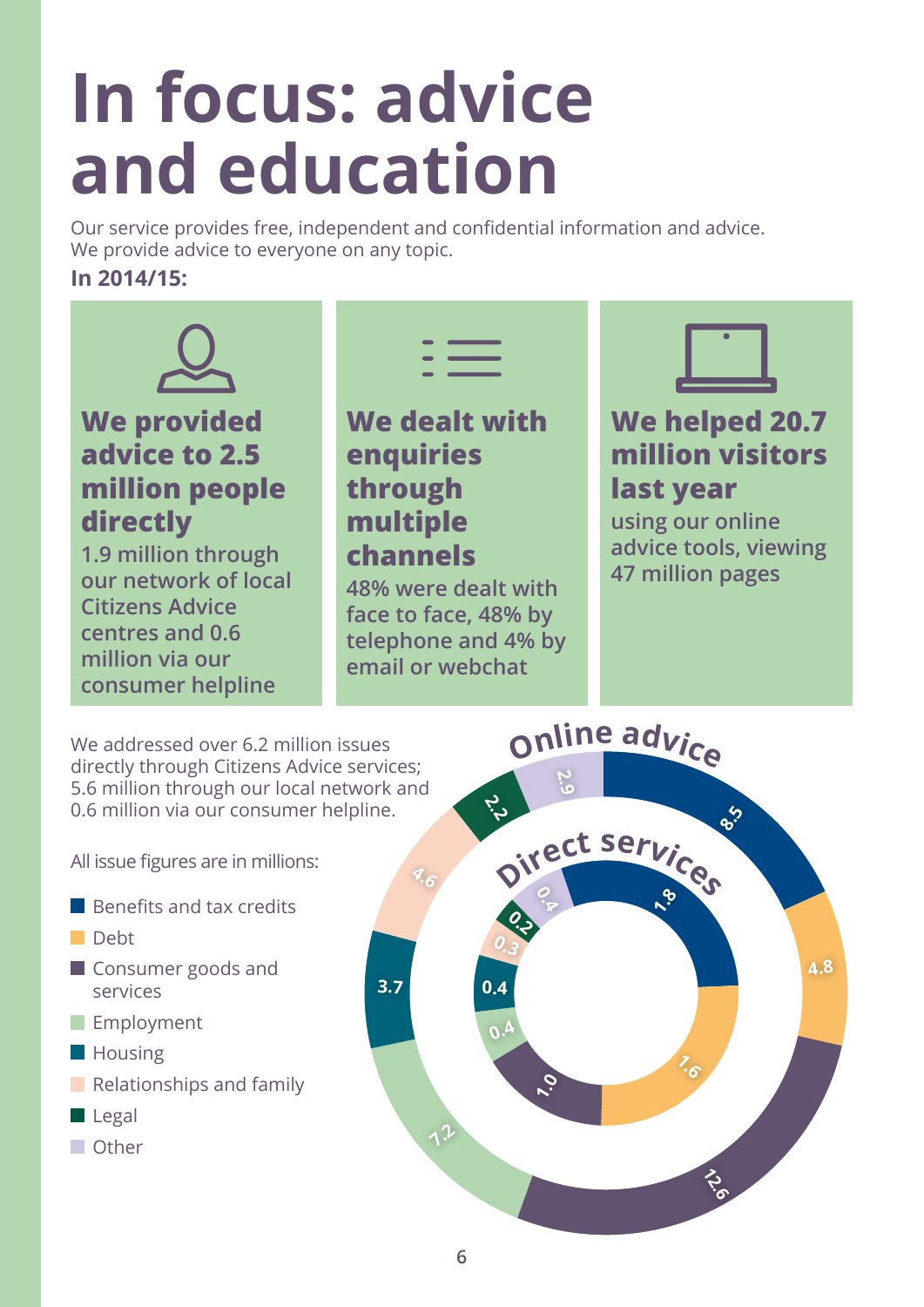## **What makes our advice unique?**

From knowing whether to challenge an employment decision to checking an energy contract, our clients can expect the same overarching approach from us.

#### **We're impartial:**

Our primary objective is to get the best for our clients, and it is this that determines the advice and options we present.

#### **We're confidential and non-judgemental:**

Our role is to help people find a way forward, so we'll be straight-talking and practical about what how to resolve problems.

#### **Our advice services can be accessed in different ways:**

Being able to access timely free advice that meets user needs is essential, so we offer advice in person, over the phone, and via email and webchat.

#### **We understand the complexity of issues that affect people's lives:**

This doesn't daunt us, and we'll work with the client to understand the root cause and aim to tackle that too.

#### **We understand that experiencing a problem affects self-confidence:**

We'll provide as much support as needed, empowering clients to regain control of their circumstances, with the certainty they're taking the right approach.

#### **We help redress the power-balance:**

We support people to address their problem bringing our voice, credibility and experience.

## **What level of advice and support is needed to resolve problems?**



We tailor our advice and allocate our resources to meet our clients' needs, whatever stage their problem may have reached or level of support needed.

People come to us with quick questions: they might want to double-check a piece of information or ensure that they've chosen the best course of action. After ensuring that there aren't any further underlying issues, we're likely to support these clients through signposting or self-help, enabling them to deal with their query quickly and effectively.

Some clients come to us when problems have initially arisen – for others, their situation may rest on a knife edge. We help people that have reached a real crisis point and need urgent help. They may have bailiffs due that day, their energy is about to be disconnected or their home is about to be repossessed. It may have taken a lot of personal courage to decide to take action. These clients will likely need more specialist advice and support.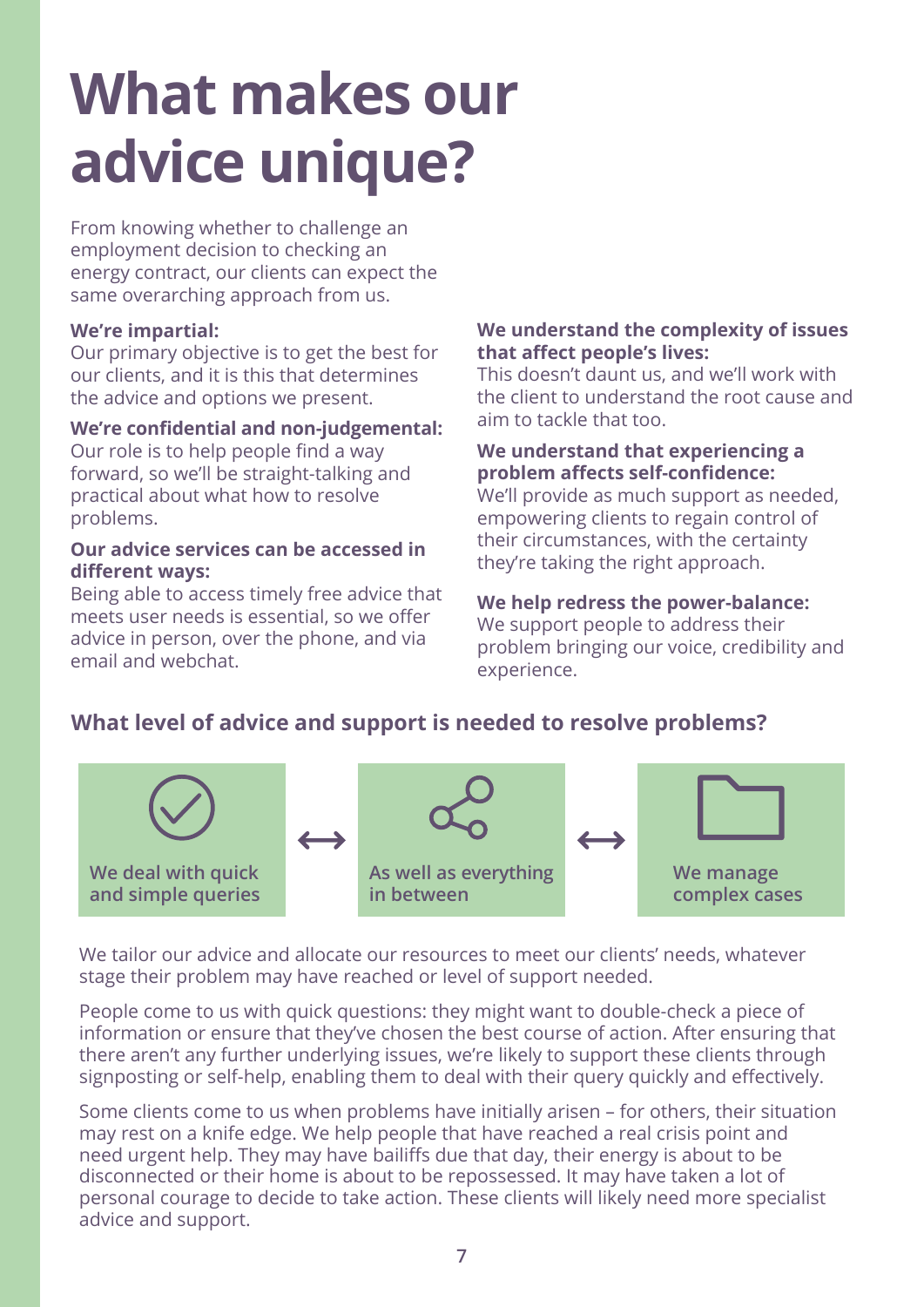## **The impact of our advice Our advice solves problems, changes lives**

Last year we completed a large scale national follow-up phone survey of over 2,700 clients to find out what happened to them following advice<sup>2</sup>. The overarching idea was to pose a simple question: 'What did Citizens Advice do for you?' We wanted to see whether we succeed in our aim to solve clients' problems and change their lives, and to understand the difference our local network therefore makes to society.

The results provide our most robust evidence to date of the effectiveness of our advice services, and we are pleased that they show our service really works.

Whoever you are, whatever your problem and however you access our advice, we're just as likely to solve your problem. This level of consistency is testament to our advisers' skill in knowing how to deliver the right advice and best support to clients, regardless of issue or circumstance.

As well as making a critical difference in problem resolution, our advice does more than just solve a problem: it can reduce stress, improve finances and stabilise housing or employment.

Interestingly the positive impacts are not restricted only to clients whose problems are solved: clients report that the provision of advice generated these benefits even when problems were not resolved.

We also have significant impact where clients' experience greatest need: the most significant is around mental health. Additional research also showed an improvement in clients' average mental well-being scores, which can be well below the national average before advice<sup>3</sup>.



**2 in every 3 clients will have their problem solved2**



**78% of our clients said they would not have been able to resolve their problem without us4**

- 2 National outcomes and impact research, 2014: Research representative by problem type, channel of advice, worklevel and client profile.
- 3 Using the Warwick-Edinburgh Mental Well-being Scale (WEMWBS), we measured our clients' well-being before and after advice, comparing it to the national mean.
- 4 National outcomes and impact research, 2014: 78% is based on responses from clients that received Citizens Advice support primarily. For clients that we referred to another agency as part of our advice provision, 70% said they would not have known to contact that organisation without us.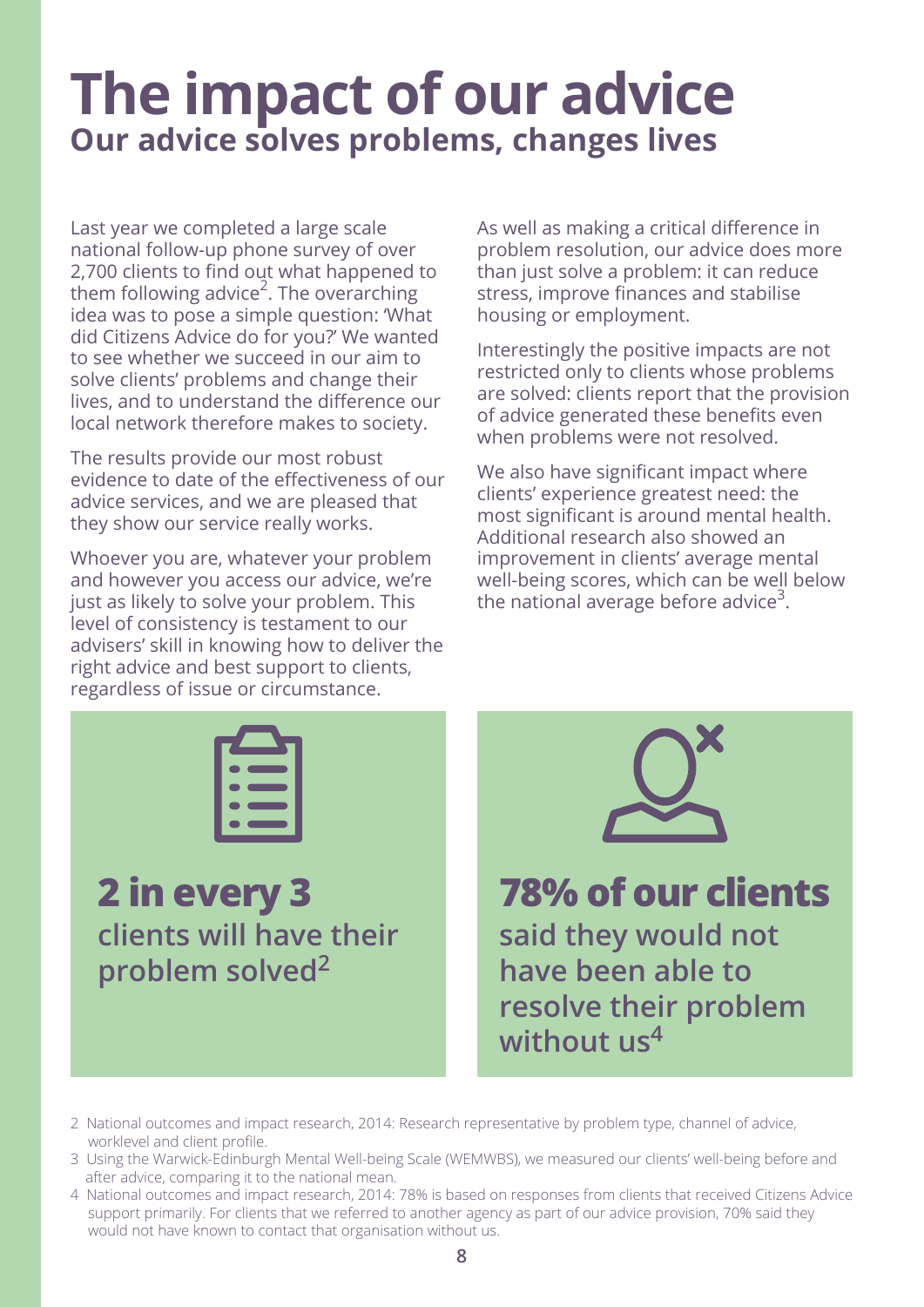This demonstrates that we make a positive difference to people's mental well-being, regardless of how they felt prior to advice.

Citizens Advice research has shown that, on average, GPs spend a fifth of their consultation time on non-health matters such as housing, employment, welfare benefits and relationship issues<sup>5</sup> . This leaves less time for other patients' healthcare.

4 in 5 GPs refer patients to advice provision in the community<sup>5</sup>. Our role in resolving problems that impact on health, as well as our outreaches in 600 GP surgeries, may help protect GP time, should clients have otherwise gone to their doctor for advice or support.

## **4 in 5 Citizens Advice clients said our help also improved their life in other ways, such as<sup>6</sup> :**



5 Citizens Advice. (2015) *A very general practice: how much time do GPs spend on issues other than health?*

6 National outcomes and impact research, 2014.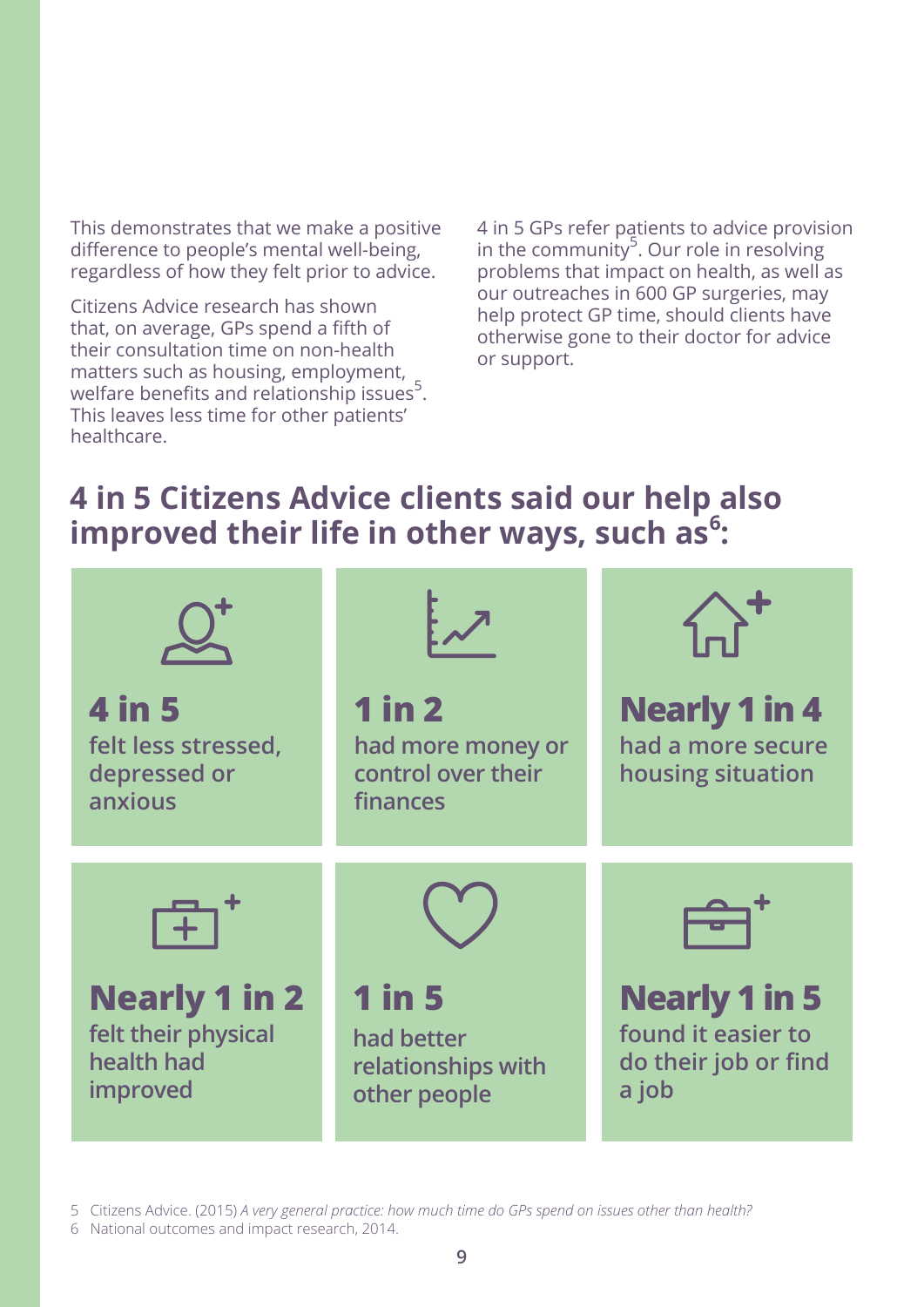## **Debt advice**

Having manageable finances is vital: it underpins everything else in a person's life. For many reasons, people can struggle with financial commitments<sup>7</sup>. When problematic debt escalates, the problems are more than financial: individuals stand to lose their homes, jobs and struggle to afford to live<sup>8</sup>. The resulting impact on mental well-being is severe. Furthermore, 1 in 2 seeking debt advice have an identified mental health condition<sup>9</sup>. We see people across the debt spectrum – from first arrears, through to bailiffs at the door. Our aim is to stop escalation, stabilising people's finances now and for the future.

### **Helping those struggling with finances**

When people come to us with money worries, we help them take stock of their financial situation, plan a budget and negotiate repayments. Creating a credible and affordable payment plan that people can stick to is essential, or they may experience further debt problems. Similarly, we help people avoid turning to high-cost credit as a temporary solution and focus on a long term strategy. The understandable stress associated with creditors' chasing letters and phone-calls can lead people to pay those that shout the loudest first. We play a vital role in ensuring that people pay priority bills such as rent, council tax and fuel payments first – the legal and personal consequences of not doing so threatens their housing

stability and living standards. Where possible, we help people make payments, or negotiate for debt to be written-off where a client simply can't pay, preventing creditors incurring further administrative costs.

## **Local Citizens Advice in 2014/2015:**



- 8 National outcomes and impact research. 2014.
- 9 MAS and Optimisa Research. (2014) *The Money Advice Service Debt Advice Review 2013/14.*
- 10 To find out more about how we've estimated the financial detriment and benefits to our clients, see our full technical annex: *Modelling the value of the Citizens Advice service in 2014/15.*

<sup>7</sup> Department for Business Innovation and Skills. (2013) *Credit, debt and financial difficulty in Britain*, 2012. 1 in 5 respondents constantly struggled to keep up with bills and payments or were falling behind, and 12% of households were one or more months behind with at least one bill or credit payment.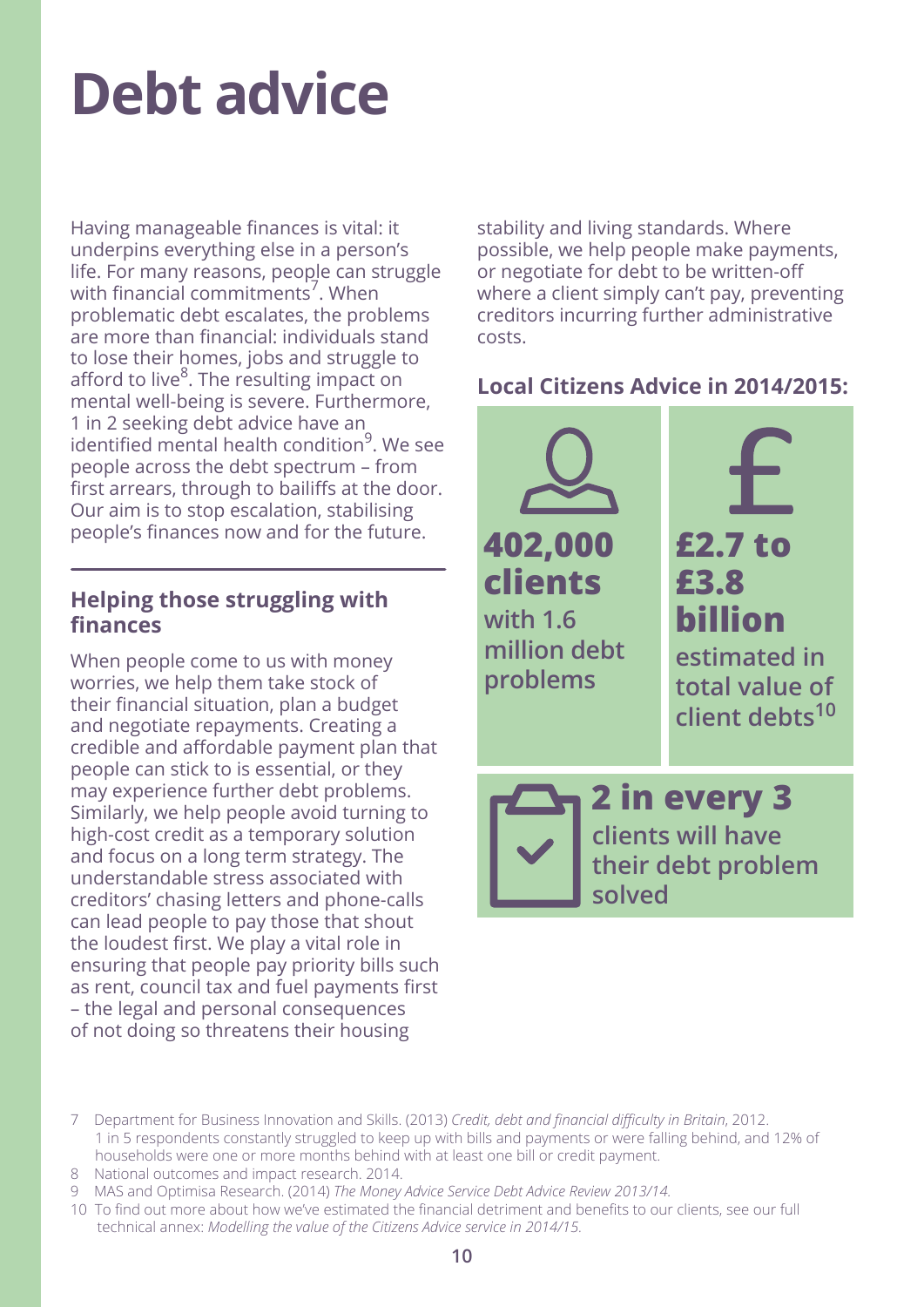### **Helping individuals where debt has become critical**

Debt becomes critical when significant action is being taken by creditors: individuals may be facing legal action, eviction or repossession. At this stage, debt can impact on every aspect of someone's life – individuals and their families could be left with nothing. Specialist 'wraparound' advice helps identify these threats and target them effectively. The average societal cost of debt is £1,000, giving a sense of the level of state intervention needed, such as temporary accommodation, if debt gets to this stage $^{11}$ .

**I used to be a self-employed craftsman. Clients didn't always pay on time and work could be slow, so I took out some unsecured loans to tide me over with the intention of paying them back. My circumstances changed: my wife became disabled and unable to work, and I became depressed and was signed off by my GP. I was determined to keep up repayments, even if it meant we went short. We didn't know where to turn to, it was devastating. Citizens Advice organised a Debt Relief Order – we didn't know the rules and regulations, and we couldn't have done the paperwork ourselves. Money is still tight but the weight off our shoulders is unbelievable.**

Andrew, Citizens Advice client

### **We estimated we helped:**



**90,000 clients successfully rescheduled debts worth a total of £464 million, an average of £5,000 per client**



**29,000 clients**

**wrote off debts worth a total of £577 million, an average of £19,000 per client**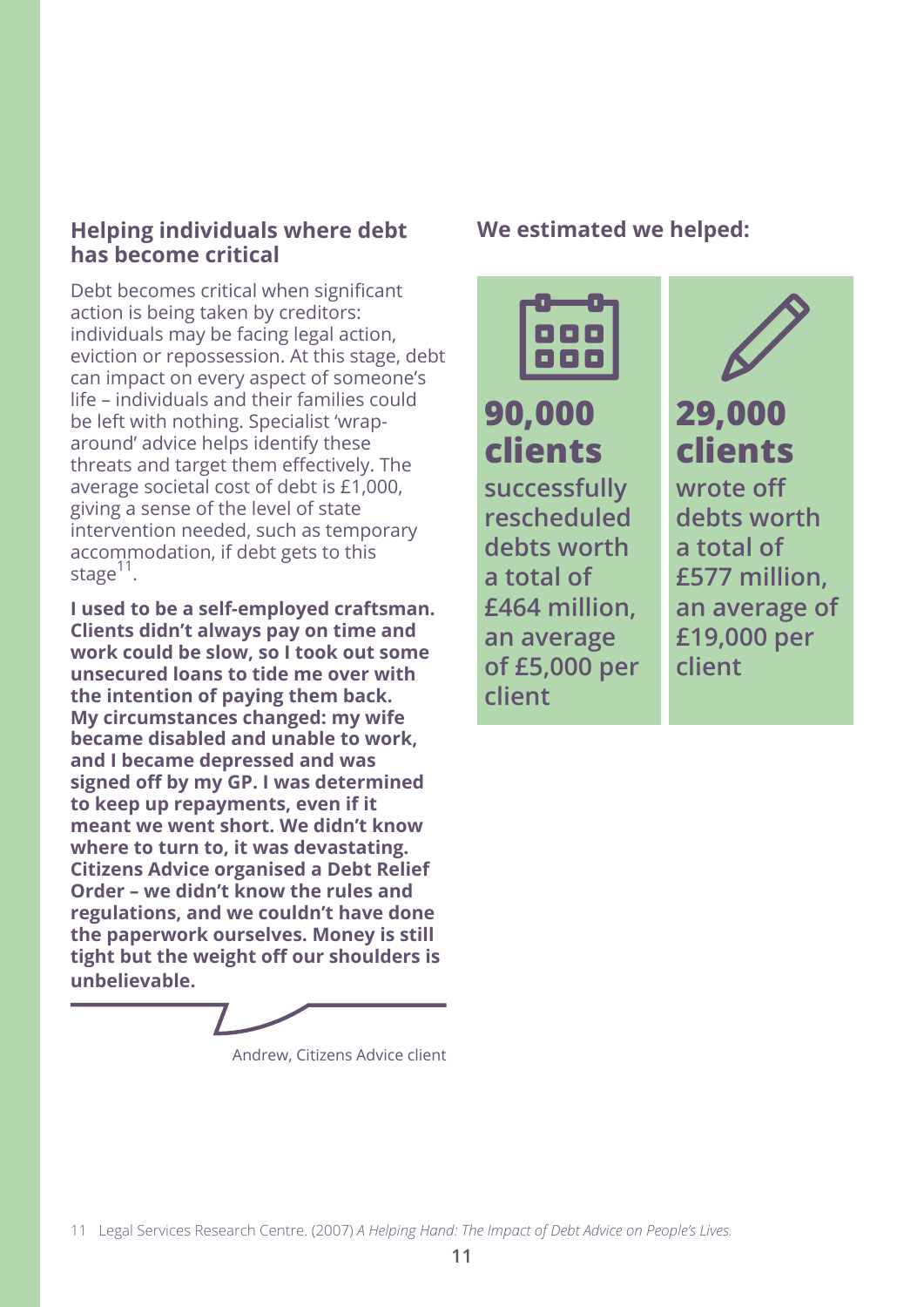## **Benefit and tax credit advice**

Benefits and tax credits are a lifeline for many people, providing a social safety net when a job is lost, employment income isn't sufficient to meet people's basic needs or they are unable to work due to personal circumstance. Such payments are designed to ensure people can make housing payments, heat their homes and pay for food – not being able to do this has far greater consequences for individuals and the public purse. The welfare system is essential, but also complex: it isn't always clear when or how to manage a claim. This is particularly true whilst welfare reform is changing the way the way people manage a claim, for existing and new users.

**I fell off a ladder at work and broke both my ankles. I received incapacity benefit until I was declared fit for work. I was pleased to be given the all clear and wanted to get a job. I visited companies to see if they have any work and regularly checked the papers, but had difficulty logging my applications online. As a result, I was sanctioned for six weeks – leaving me with no money and no electric. I went to Citizens Advice, and after explaining what happened, they helped get the sanction overturned. I don't know what I would have done without them.**



```
Terry, Citizens Advice client
```


## **636,000**

**clients with 1.8 million benefit or tax credit problems**

**2 in every 3 clients will have their benefits or tax credit problem solved**

### **Local Citizens Advice in 2014/15: We estimate that we helped:**



**84,000 clients successfully claim one-off awards for back payments, worth a total of £187 million, an average of £2,200 per client**<sup>12</sup>



## **273,000 clients**

**gain a new award or an increase to their benefit worth a total of £1.75 billion, an average of £6,400 per client (per year)**<sup>12</sup>

12 The financial value of ongoing benefit payments are annualised and the amount reported is for a single year regardless of benefit type.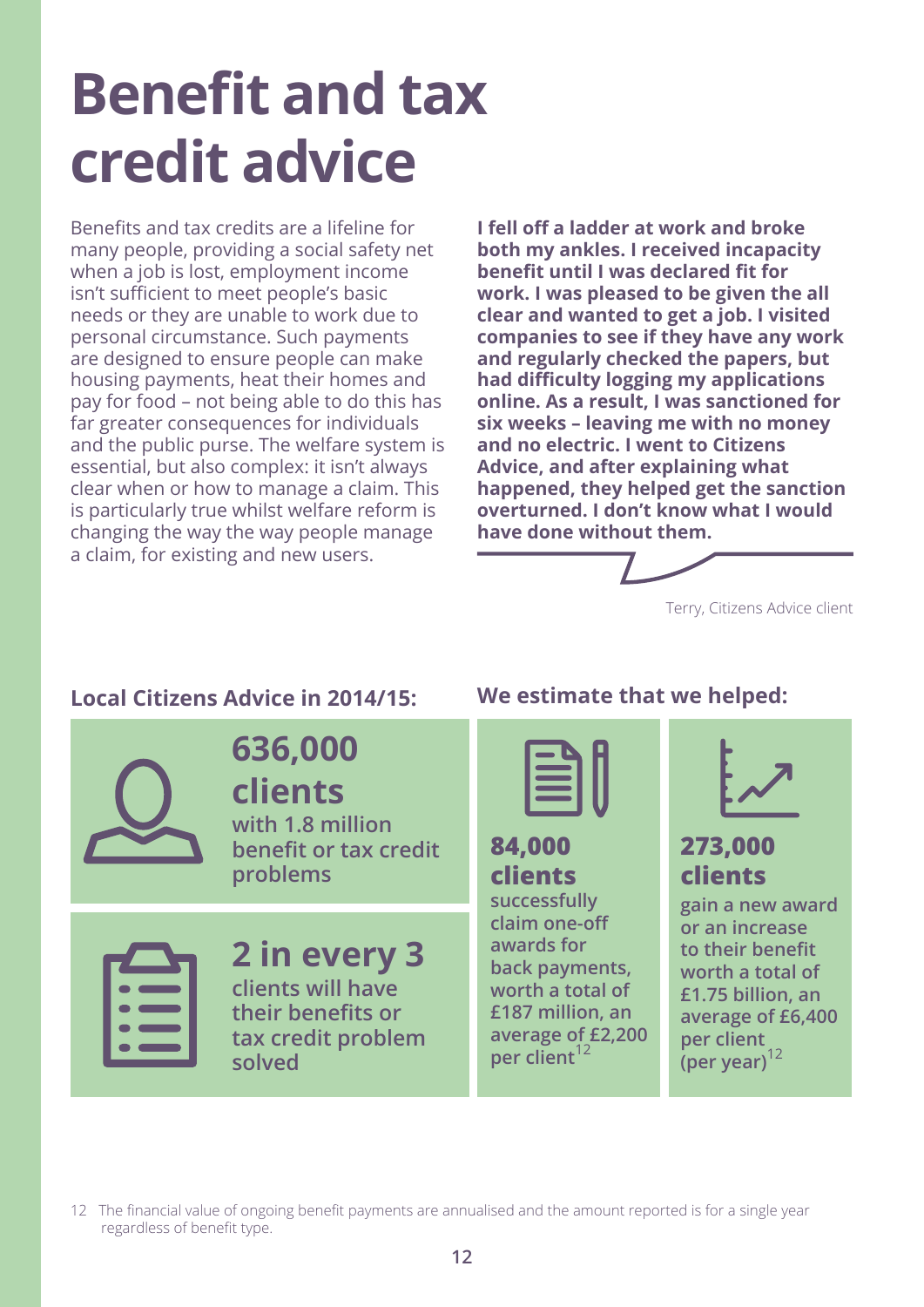### **Helping people understand eligibility and entitlements**

Our service provides a vital role in answering questions about entitlements, helping people understand their eligibility rights as well as their responsibilities. A significant portion of benefits and tax credits support those in work and these recipients need to understand how claiming a benefit affects other aspects of their life, such as how much tax they need to pay. Forms and application processes can be challenging, especially for people with limited-capacity or who are unable to get online, and we help people ensure that they are following key processes correctly.

Maximising available income for those facing real difficulties in their lives – limited and unstable income, poor health and changing circumstances – is often part of the way we help clients who come to us about other problems. Personal choice, administrative difficulty and a lack of knowledge or access to information about eligibility means that not everyone takesup the benefits they are entitled to<sup>13</sup>. Such payments could have helped reduce financial difficulty, promoted inclusion, and benefited the economy<sup>14</sup>. Ensuring individuals are able to get on with their lives prevents the need for more critical and costly intervention by the state should someone fall into debt, ill health or become homeless.

### **Helping people when they experience a problem**

If a claim is disputed or changed, such as the changing of eligibility criteria or when someone is sanctioned, this can leave people without any income for an extended period of time, unable to support themselves and their dependents. The effects of this can be acute: they can be forced into debt, lose their home and have no money for food. At this crisis-point, we work with our clients to manage the immediate detriment, helping them stay in their homes and access food banks. We also work to understand what is happening with their benefits payment.

<sup>13</sup> Department of Work and Pensions. (2015) *Income-Related Benefits: Estimates of Take-up – Financial Year 2013/14*. For example, in 2009/10 an estimated £7.5-12.3 billion was left unclaimed [DWP (2012) Income Related Benefits: Estimates of Take-up in 2009/10].

<sup>14</sup> Eurofound. (2014) *Access to benefits, Unpublished Working Paper.*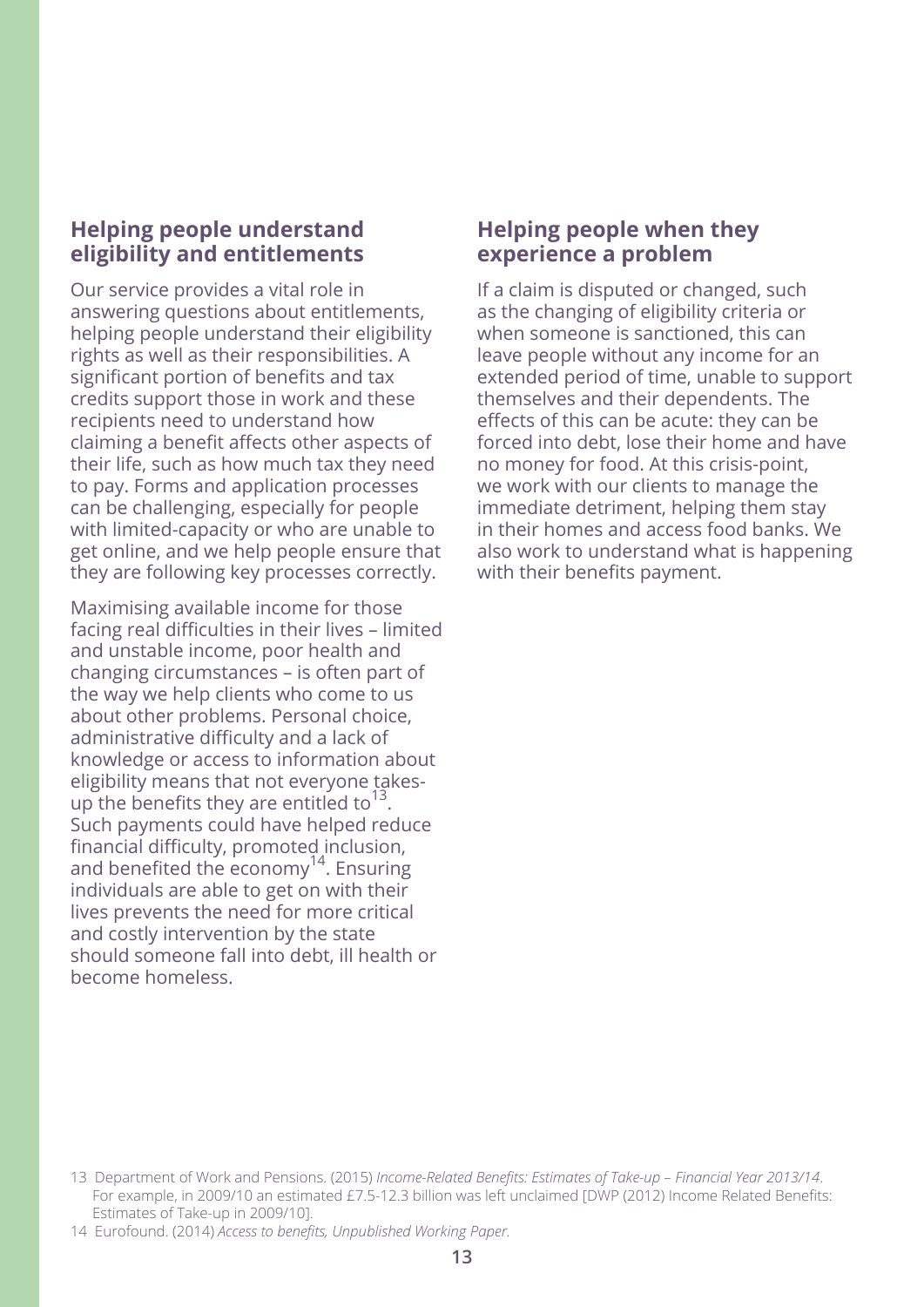## **Housing advice**

Not having access to secure, stable housing that meets basic needs can put people's lives on hold: it affects their ability to work, stay in good health and to look after their family15. Housing problems can arise regardless of housing type and quickly escalate – from deteriorating landlord relationships through to difficulties making payments. Our knowledge of legal rights and local processes is vital, especially in helping de-escalate situations where someone might lose their home.

## **Managing accommodation that leads to poor living standards**

There can be a damaging effect on people's lives and health when their accommodation doesn't meet adequate standards or their needs<sup>16</sup>: either because a landlord hasn't made repairs or a homeowner can't afford to. 1 in 6 privately rented homes are physically unsafe<sup>17</sup>, and moving might be too costly an option for many.

With disputes, we inform tenants of their rights but also their responsibilities, such as continuing to pay their rent. We aim to bring about an informal resolution where possible, facilitating the right conversations with landlords. If this doesn't work, we help them get support from the local authority which enforces such issues. For homeowners, we help them consider their financial options.

### **Managing a situation where someone could be made homeless**

Being made homeless has a devastating impact and the state often has to step in – either through local authority funded temporary accommodation or as social services – to an estimated cost of £24-30,000 per person<sup>18</sup>. We assess whether threatened evictions or repossessions have a legal basis and if due process is being followed. Where action is due to arrears, we help manage these debts and prevent eviction, especially with social landlords. 48,500 people came to us last year with threatened homelessness. We help clients assess their options, including any right to challenge. We also prevent individuals taking action which makes them ineligible for rehoming. Our local understanding is vital as local authority homelessness duty criteria varies.

**When our son died, we moved to help our daughter in-law care for our grandchildren. In need of rented accommodation, we paid an agent £395 in admin checks. We were due to sign the tenancy, but found numerous hidden fees which we couldn't afford. The agent refused to return our money, causing us much worry. After being helped by Citizens Advice, we got all of our money back.**



Keith and Gillian, Citizens Advice clients

**2 in every 3**

**clients will have their housing problem solved**



**245,000 clients with 440,000 housing problems in local Citizens Advice in 2014/15**

- 15 National outcomes and impact research, 2014.
- 16 Shelter. (2006) *Chance of a lifetime: The impact of bad housing on children's lives.*
- 17 Citizens Advice and New Policy Institute. (2015) *A nation of renters.*
- 18 Department for Communities and Local Government. (2012) *Evidence review of the costs of homelessness.*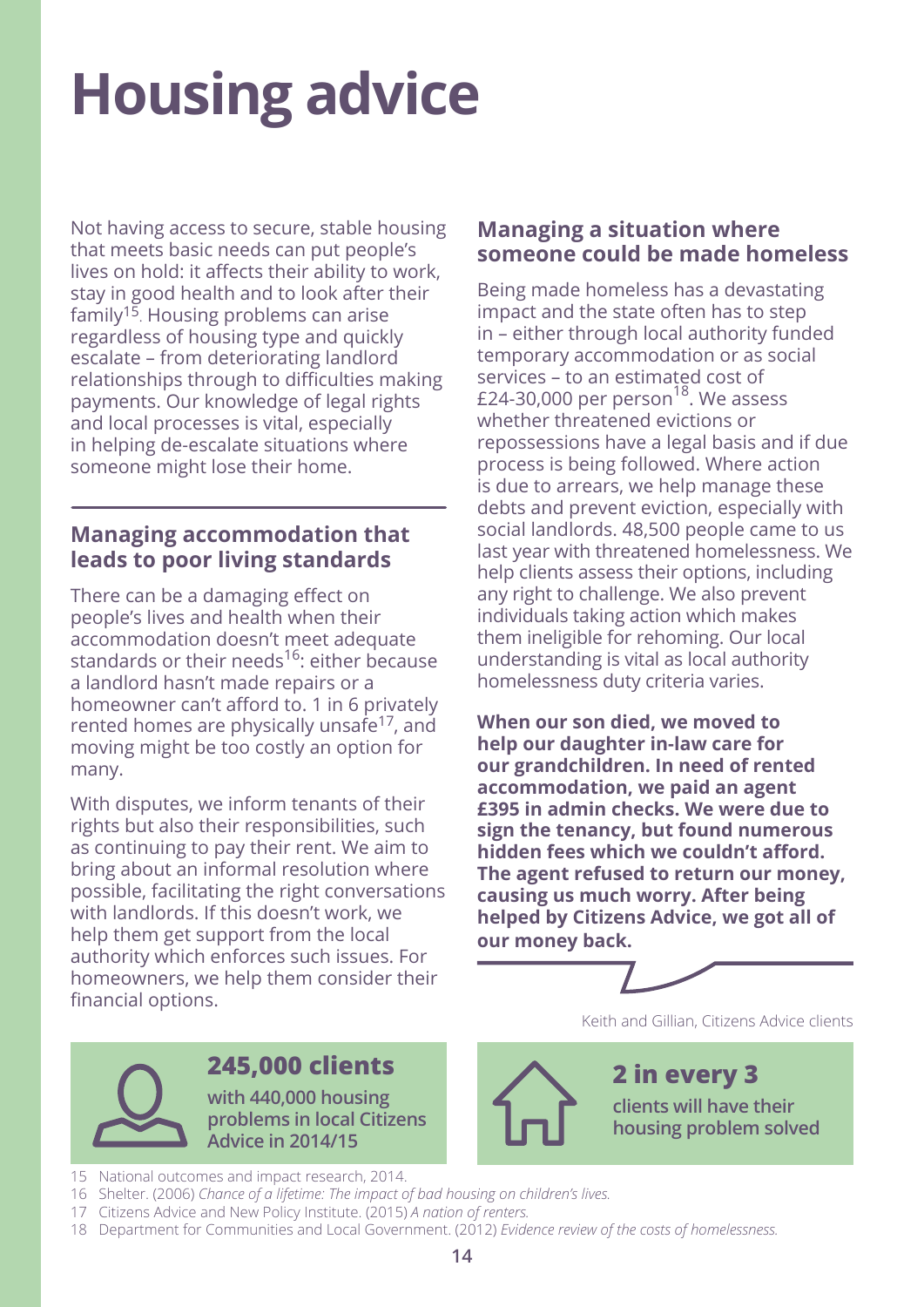## **Employment advice**

People need to be in work that is safe and secure in order to maintain housing payments, afford to live and support their families. When it is not, this can affect an individual's ability to get on with their job, leading to a lack of productivity at work and potentially time off due to work-related stress<sup>19</sup>. Issues that are mismanaged can lead to a deterioration of the employer-employee relationship, potentially forcing someone to leave or lose their job.

### **In work rights: checking basic rights**

In a changing labour market, not everyone has a contract with plainly written terms and conditions. People come to us when this is not yet a problem: they may simply want to check basic facts about what they can expect from their employer. For instance: what are reasonable working hours, should they expect paid holiday, or what happens if they fall sick for an extended period. When checking basic rights, people can often self-help including online, but where a problem has arisen additional support is needed. We advise people on how to frame conversations with their employer, helping them assert their rights without damaging the employment relationship. This effectively stalls potential problems in the making, enabling people to get on with their jobs and their lives.

### **In work problems: managing disputes and grievances**

When someone comes to us about a dispute or grievance problem, we help them diagnose the issues and take appropriate action including identifying unrecognised signs of disciplinary action. The right process must be followed by an employer, and we help individuals formally and informally challenge circumstances where it has not. This provides people the opportunity to mend relations or to start looking for alternative employment, reducing the chances of unanticipated unemployment. Where a client has been dismissed, we provide guidance about their likelihood of being able to appeal or challenge this decision. Given the increased cost of employment tribunals, individuals need an honest answer about the chances of legal action being successful and if they'll be paid out at the end.

**My employer wanted me to change from a zero-hour contract, to become self-employed. I went to Citizens Advice and they helped me understand what that would mean for me. This included explaining my liabilities: I'd be responsible for my tax and national insurance payments. Knowing this, and also now my employment rights, I decided against signing the new contract.**



## **212,000 clients**

**with 380,000 employment problems in local Citizens Advice in 2014/15**



#### **2 in every 3 clients will have their employment problem solved**

19 Centre for Mental Health. (2007) *Mental health at work: developing the business case.*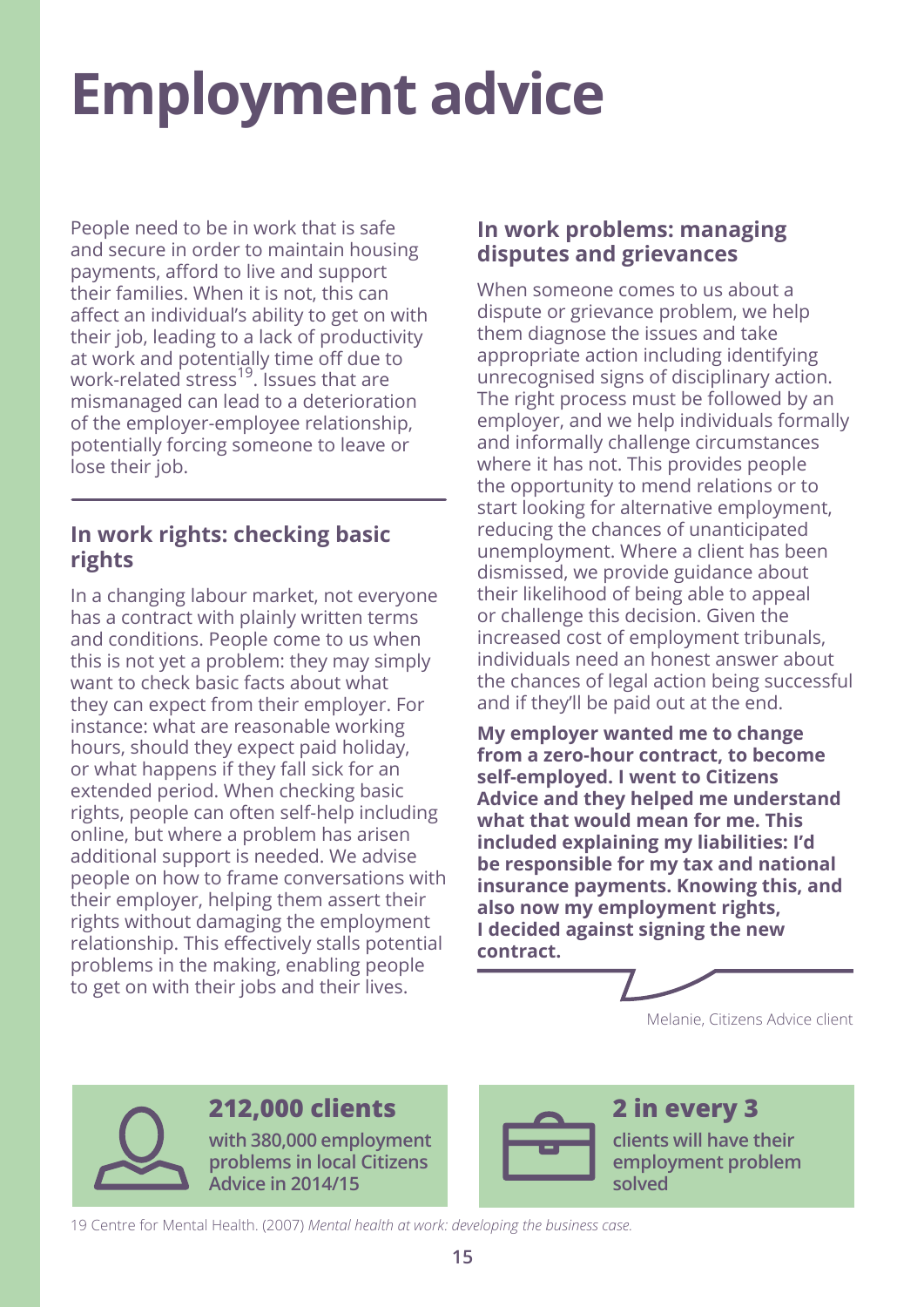## **Consumer advice**

Consumer issues, large or small, can affect anyone<sup>20</sup>. They leave people out of pocket, negatively impacting on household finances, especially where resources are already stretched. There is often a lack of knowledge about consumer rights and responsibilities – many are not even aware that they are losing money. As the statutory consumer champion, we have an unparalleled wealth of information about the problems that consumers have, and our advice and policy work with consumer issues reinforce each other.

**I'm so glad that I went to my local Citizens Advice to get help regarding a bill my energy supplier sent me for £556 despite the fact that I'm on a prepayment meter. With the help of the adviser the issue was resolved – it actually transpired that the meter they gave me was second hand, and the debt belonged to the previous owner. Thank you!**

Emma, Citizens Advice client

## **In 2014/15:**



## **842,500 clients**

**advised directly by local Citizens Advice and our consumer services on over one million consumer issues21**



#### **1 in 2 clients successfully resolved their consumer problems with**

**our help**

## **133,000 clients**

**had a financial gain worth a total of £110 million, an average of £825 value per client**

## **12.6 million**

**page views of our online consumer advice**

- 20 Department for Business, Innovation and Skills. (2014) *Consumer Detriment Survey 2014:* 22% of consumers experienced one or more problems with goods and services purchased in any year*.*
- 21 Our consumer service is a GB wide telephone helpline and email service, figures presented here are England and Wales only.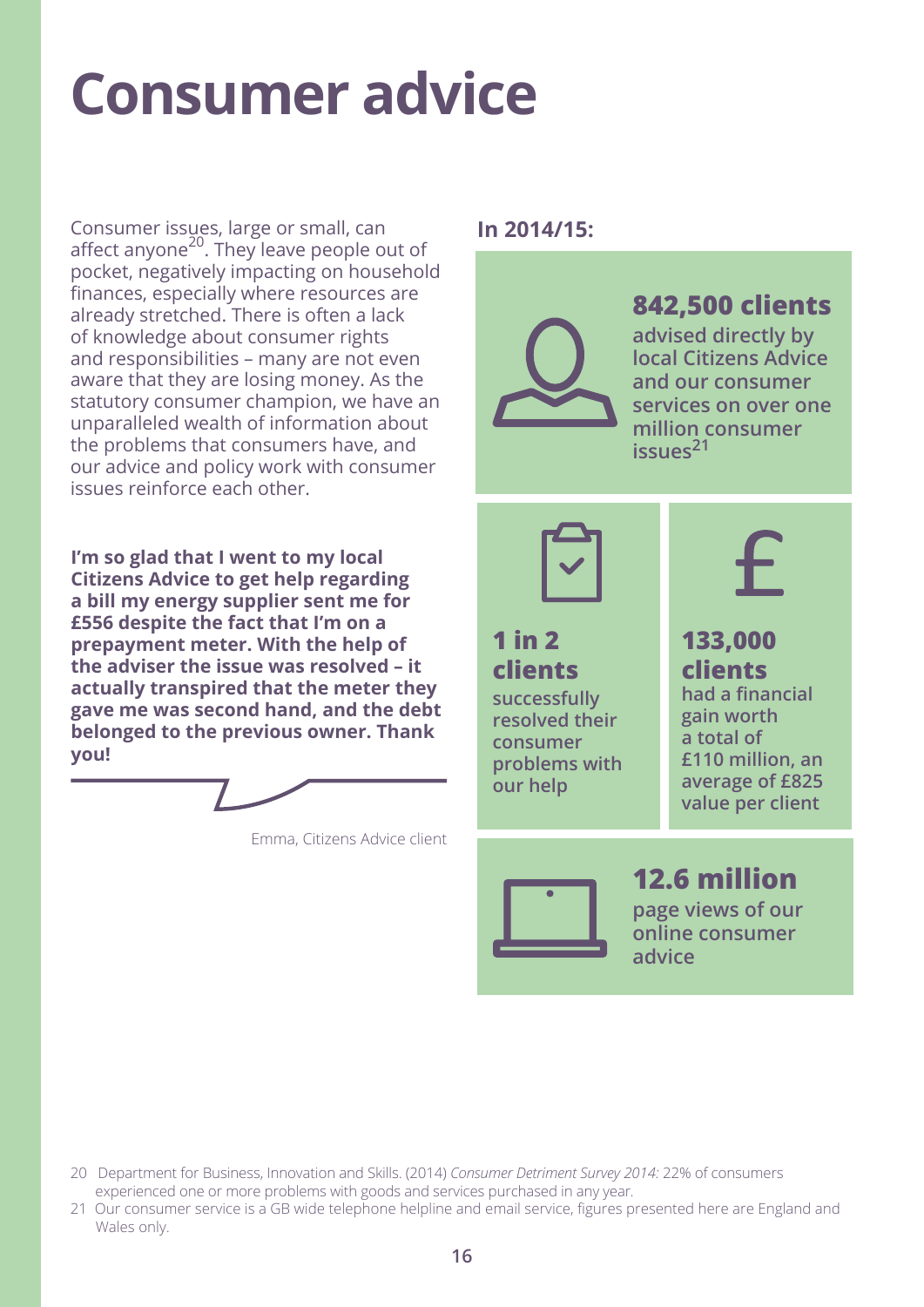### **Managing queries about consumer rights and problems**

When people encounter consumer problems, it may not be clear how they can redress the cost they've incurred for goods and services that haven't met their needs. They might have been faulty, substandard or misleadingly sold. Products and services can include anything from one-off smaller purchases through to high-ticket items that, if faulty, prevent people from getting on with their lives. For example, 10% of consumer service calls we receive are about second hand cars. If a car is defective, it leaves the owner out of pocket and also unable to get from A to B, incurring further transport costs and potentially jeopardising employment. Our legal knowledge helps clarify individuals' rights, if they have a case for financial compensation, and how to go about resolving their problem.

Helping consumers understand their rights and supporting them to act on them makes it easier for everyone to maintain good practice. We also have the capacity to refer clients directly to Trading Standards, which helps with intelligence gathering about consumer problems and enforcement against bad practice. By addressing consumer complaints and detriment, Citizens Advice plays a role in maintaining consumer trust, which in turn reduces market failures and costs on businesses.

#### **Managing queries about energy and post**

Energy is becoming a pressing consumer issue thanks to the disproportionate cost of fuel to income, leaving an estimated 2.35 million households in fuel poverty in 2013 $^{22}$ . We help consumers manage ongoing relationships with their energy supplier, such as issues with billing, information and metering. This is crucial when the alternatives are having your energy disconnected or having unaffordable tariffs or bills.

With the transition of Consumer Futures, Citizens Advice is the statutory consumer advocate for energy in Great Britain and postal services across the UK, meaning that it has a number of responsibilities and unique powers in these markets. Our responsibilities include representing consumer interest to businesses, regulators and policy makers, referring companies for breaches of licence, and collaborating with others to develop and implement practical solutions to consumer problems. Our fourth most visited section of our website is pages relevant to people receiving other people's mail, with consumers using our information to self-help.

<sup>22</sup> Department for Energy and Climate Change. (2015) *Annual Fuel Poverty Report 2015:* England only.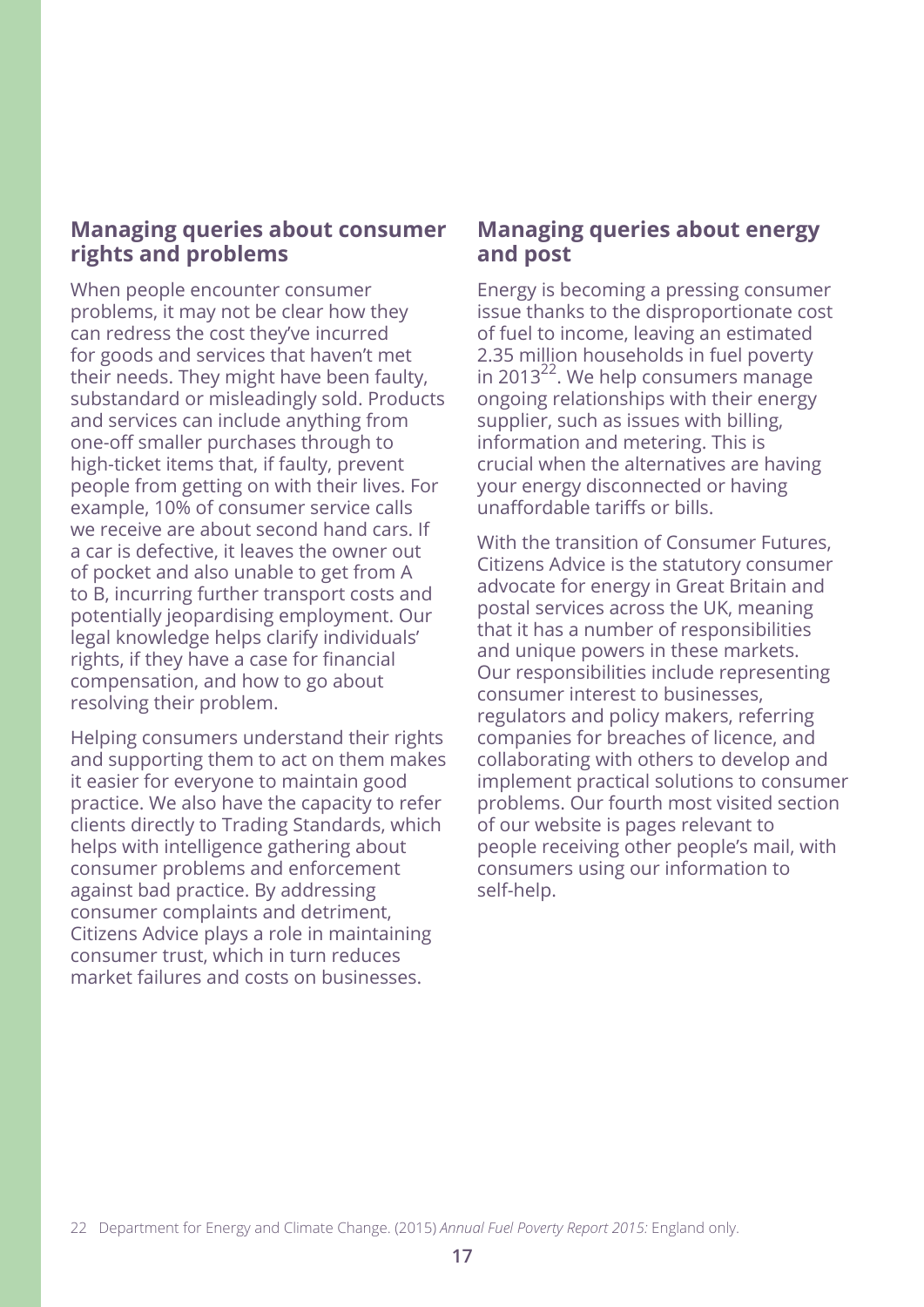## **Advice on everything**

We have outlined above some of the main areas covered by our advice. But we do far more. In 2014/15 we helped 0.5 million clients deal with 0.9 million other problems affecting their lives, such as relationships, immigration, health, education, tax and legal issues.

One of our greatest strengths as a service is the flexibility to deal with most issues that come through our door. We have the knowledge and experience to be both generalist and specialist in our advice provision, managing the way people's problems can interact and overlap.

We aim to de-escalate problems, reduce associated detriment and improve financial stability. Following advice, 84% of clients report an improved understanding of their rights and responsibilities<sup>23</sup>. Putting clients' needs at the heart of decision-making means we work in partnership and can refer clients to other organisations so they get the best support.

Even with the broad range of issues our advice might need to cover, we still have the same resolution rate: we solve problems for 2 in every 3 of our clients, regardless of issue.

## **Getting advice online**

We believe there is a significant value to society in ensuring everyone has access to free and independent advice, about any issue, at any time. Our online advice pages provide detailed, trustworthy advice on the same areas we cover in our local network: helping people with the issues they face around consumer, employment, debt and money, benefits, discrimination and other legal issues. In 2014/15, we had 47 million content page views.

People use our online advice pages in a way that works for them. Some people use them to self-help, while others use them to understand options available to resolve their problem and then seek further help from direct services.

We're committed to delivering online content that meets our users' needs, allowing people to resolve their problems efficiently and in a way that empowers them. We're currently undertaking research with users to better understand why they use our online service, what information they really need, and how we best can communicate what they need to do to solve their problem.

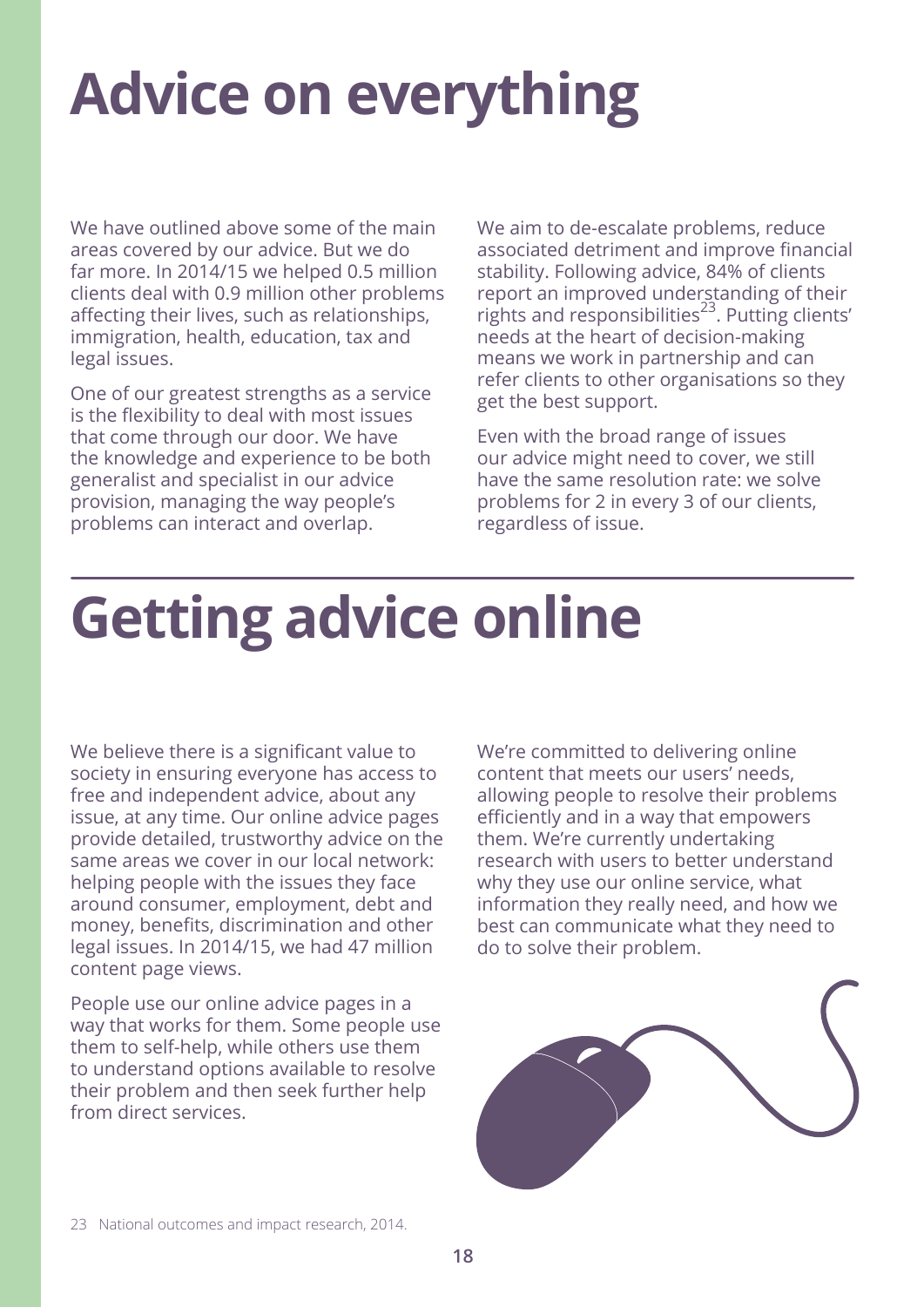## **Educating people for the future Helping people stabilise their finances and maximise their income**

The majority of our clients face significant financial challenges and come to us to help them address these issues. We endeavour to support them to deal with their financial situation regardless of their problem type, especially where money is already tight and needs to be carefully managed.

Our advice provision often integrates checking a client's finances, finding ways to maximise their income and providing some form of financial capability training. We also provide specific capability sessions, working with clients in groups or individually. In addition we train frontline workers, such as those from local authorities and housing associations, to cascade learning to clients they work with.

Ensuring consumers – especially those at risk of fuel poverty – make informed decisions about their energy supply is another vital component of healthy finances and maximising income. In 2014/15 we provided Energy Best Deal group sessions to 1,370 clients and 4,900 frontline workers, many of whom would be considered vulnerable (due to low income, pensionable age, child dependants and health status).

The role of our education provision is to build clients' skills and confidence to better manage their circumstances, avoiding future problems through greater knowledge of their rights and responsibilities. Improving client capability and personal circumstances helps empower individuals, making them more resilient and less at risk of similar problems in the future.

We've undertaken a number of specific evaluations into our education projects. One study found that clients receiving financial capability training from us were on average £10 a week better off than those in a control group who had not received support $24$ . We are currently developing a broader set of financial capability outcomes indicators to enable us to consistently and robustly and reliably measure our impact on our clients' financial capability. The evidence from this work, coming from our national client base, will be pivotal to improving best practice for financial capability education interventions in the UK.

**175,000 people benefited from financial skills training delivered by local Citizens Advice benefited** 



**128,400 people**

**through the 'cascade' effect from frontline workers to clients using our financial capability training**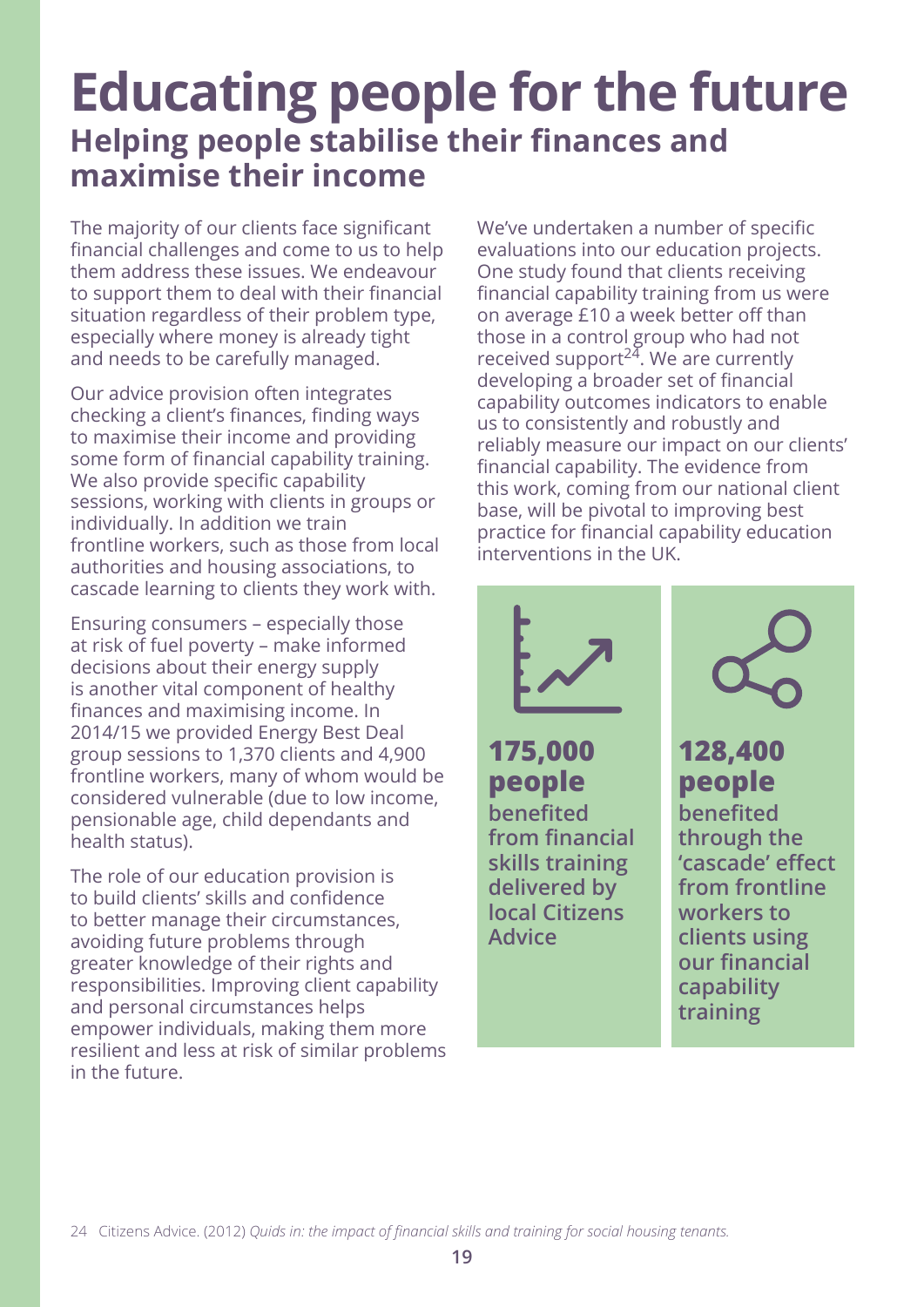## **Our work makes a difference for those most in need**

We are here to help everyone in society who needs us. By providing advice through our website and consumer helpline we help a broad spectrum of our society. But the clients we support through our network are often some of the most disadvantaged members of society and those most in need.

There are often greater risks associated with allowing these clients' problems to escalate to the point of state intervention. Enabling them to make material differences to their lives helps mitigate the social inequalities that give rise to health inequalities $^{25}$ .

## **UK low-income threshold:**



### **Low income**

- Local Citizens Advice clients are almost five times as likely to live on a low income than an average member of the England and Wales population.
- Our local network reaches almost one in every five (17%) of the 8.6 million  $individuals<sup>27</sup> living on a low income in$ England and Wales.
- Consumer helpline callers are twice as likely to live on a low income than an average member of the England and Wales population.
- Their lack of access to affordable credit means they pay an annual £1,000 'poverty premium' for essential goods and services, cutting into already tight  $f$ inances<sup>26</sup>

1.4 million of our clients are therefore on an income considered inadequate for their household, and are therefore unlikely to be able to afford to eat healthily, maintain adequate accommodation and participate in society.

- 46,000 clients were advised on energyrelated consumer problems and/or fuel debt. Being in fuel poverty and not being able to keep warm has significant health implications.
- 37% of clients advised on debt or benefit had dependent children. Poverty has a detrimental impact on child development, and their life prospects.
- 25 The Marmot Review. (2010) *Fair Society, Healthy Lives*: This review provides clear evidence that people in lower socioeconomic groups have less chance of leading a healthy life than those in higher socioeconomic groups.
- 26 Strelitz, Jason & Kober, Claire. (2007) *The Poverty Premium: How poor households pay more for essential goods and services*. Save the Children.
- 27 Department for Work and Pensions. (2015) *Households Below Average Income.*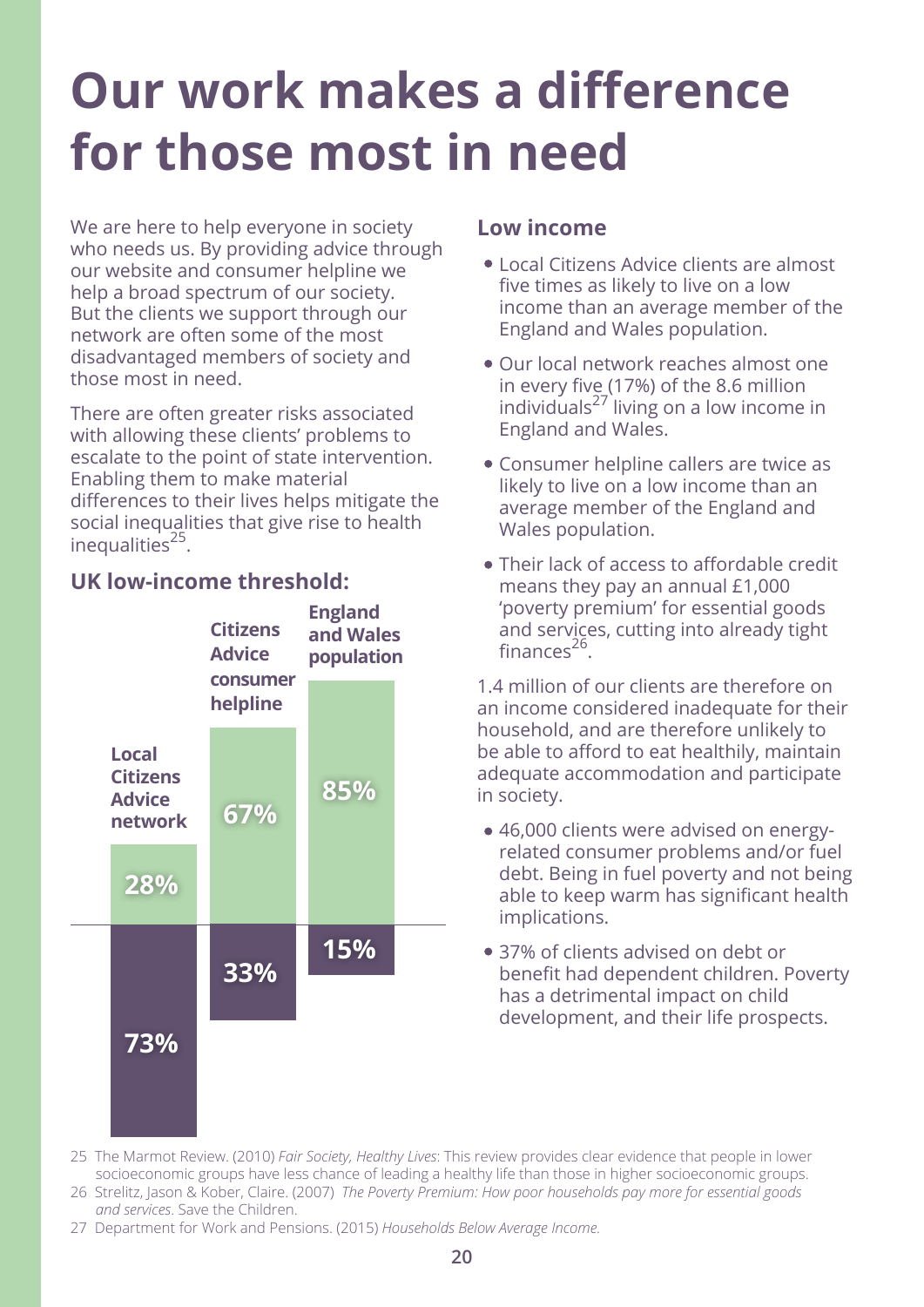### **Disabled and long term health conditions**

The Citizens Advice service also sees a high proportion of clients who are disabled or have long term health conditions: 37% of clients.

These clients are at greater risk of social exclusion, and are more likely to report experiencing a problem than on average. Our research also shows that they are likely to experience greater detriment as a result of a problem, as well as feel less confident about knowing how to resolve their issue $^{28}$ . Disabled people are also at risk of discrimination, either in being able to gain or maintain employment, or being able to access everyday goods and services.

### **Discrimination**

Discrimination comes in all shapes and sizes. It can be a one-off experience when using a business or public service, through to ongoing problems in the workplace. It isn't always easy to spot – a prevalent lack of understanding of basic rights doesn't help – which makes knowing when to access advice and support harder.

Helping clients understand and challenge discrimination is vital because it ensures that people aren't penalised unjustly, that there is equality of access and prevents others going through similar experiences by stopping bad practice. Put simply, it keeps society fair. It also prevents associated negative consequences: 78% of people with problems involving discrimination report wider effects such as loss of a job or home – 52% report resulting health problems<sup>29</sup>.



**1.25 million**

**people in England and Wales will experience discrimination over an 18 month period<sup>25</sup>**

| ٠ |  |
|---|--|
|   |  |

## **680,000**

**online page views about discrimination; 14,000 clients seen with 20,000 issues in local Citizens Advice**



## **1 in 10 clients**

**felt discrimination was part of their problem – nearly 1 in 3 for employment problems24**

28 National outcomes and impact research, 2014.

29 Pleasance, Pascoe and Balmer, Nigel. (2011) *Discrimination Problems in England and Wales.* PPSR.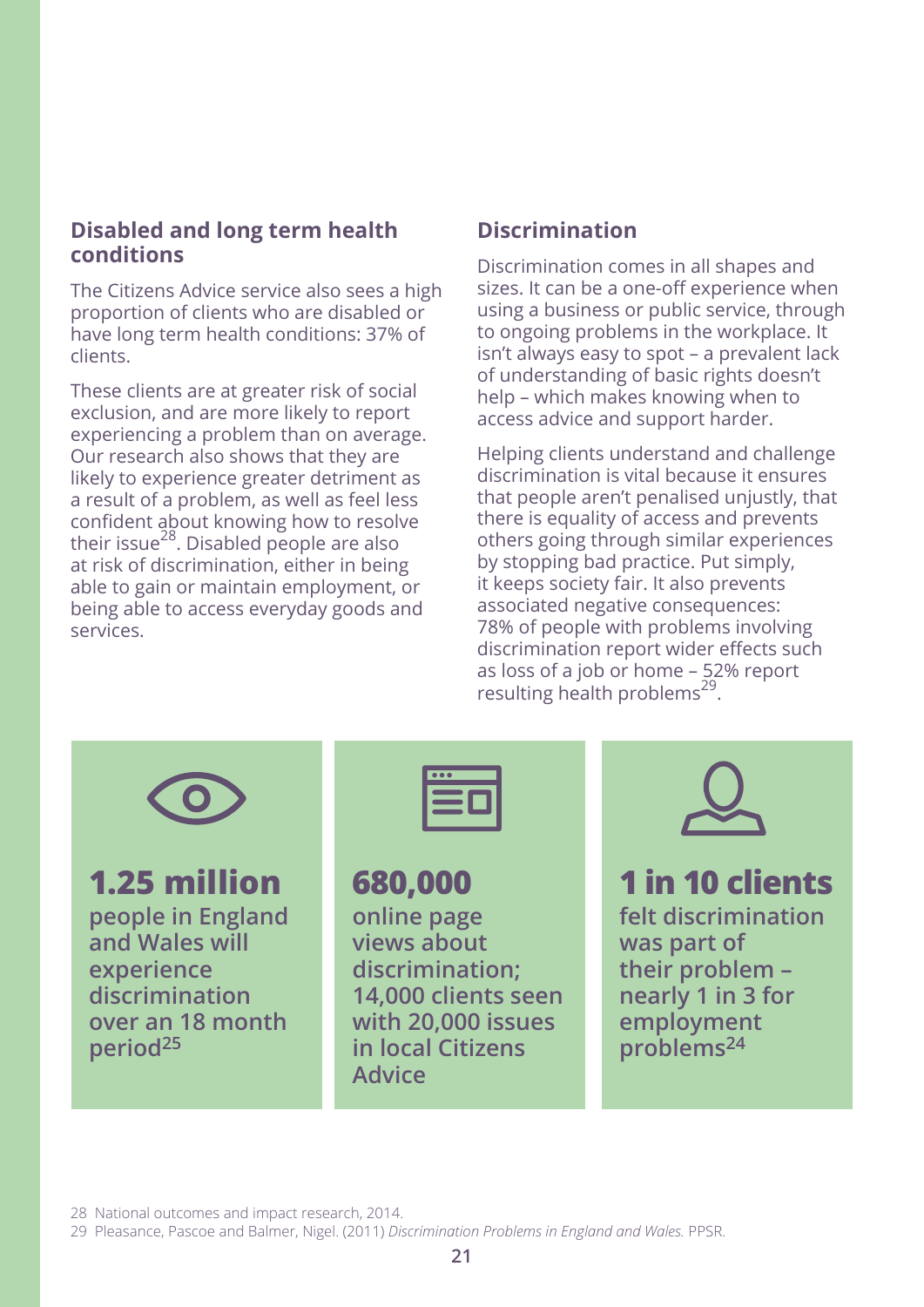# **In focus: research and campaigns**

### **We aim to improve policy and practice**

We help people solve problems and move forward with their lives. However some problems are too difficult to solve by advice alone, often where there is a systemic issue with a market, a policy or a set of regulations.

This is why our research and campaigning functions are so important. By listening closely to the people who come to us, using our real-time data and gathering insight and intelligence from clients and frontline advisers, we spot emerging issues and policies, practices and regulations that are not delivering for society. Our local reach means we understand the issues affecting people all over the country. And our national network means that together we have the voice to really change things.

We use our clients' experience and evidence to research and campaign for positive change with both the public and private sector. This involves publishing evidence reports, expressing views through national and local media, responding to consultations, working with regulators, giving evidence to select committees and providing briefings for MPs, Welsh Assembly Members and local councillors.

**It is through these relationships [with Citizens Advice] that the FCA is able to gather vital intelligence and information in relation to the issues affecting consumers. Ultimately this enables us to better shape our regulatory work to mitigate any consumer detriment these issues may cause.**

Financial Conduct Authority

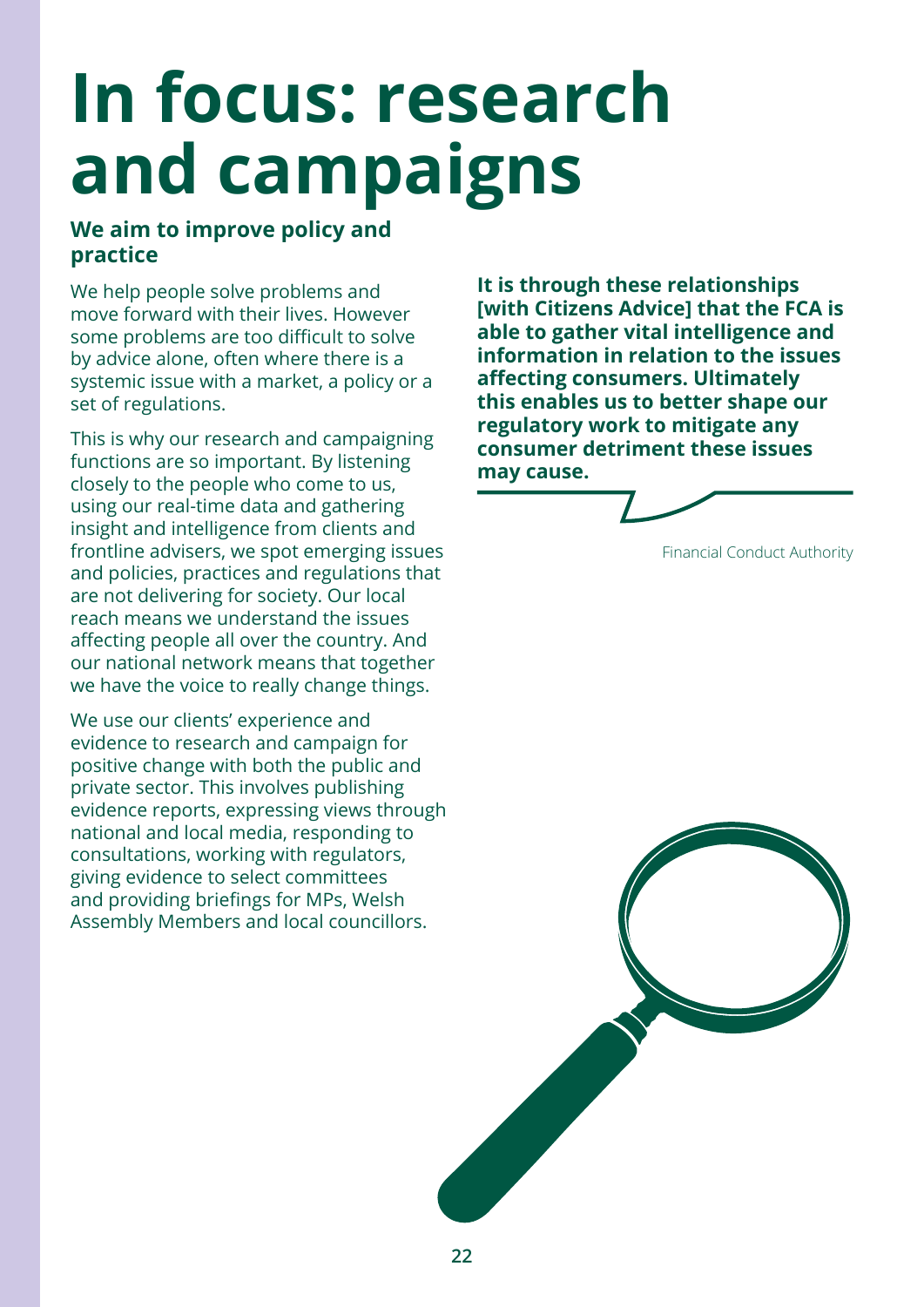## **What we've achieved this year**

## **Credit brokers**

Credit brokers offer a service to find the best loan by looking at what's available on the market. The number of problems with credit brokers rose significantly in 2014/15, leading us to research what was going wrong. Problems mainly focused on fees being taken without loans being available, and client data being sold without consent, incurring further costs through additional unsolicited fees.

We alerted the Financial Conduct Authority (FCA), providing them with consumer intelligence and a detailed report on detriment caused by credit brokers. Based on our evidence, in December 2014 the FCA announced that they were imposing new rules on credit brokers due to the scale of the detriment caused to consumers. They also stopped seven credit brokers from taking on new business and were considering enforcement action against a further three firms.

## **Payday loans**

In just four years we saw a ten-fold increase in debt clients with payday loans. Using such evidence from our network, we were able to spot earlier than other organisations that this was a growing problem. We were also concerned about the practices used by payday loan companies. Due to the breadth of the Citizens Advice service we were able to accumulate evidence of bad practice, high fees and resulting debt, from across local Citizens Advice, which we compiled and presented to regulators and the Government.

As a result of our campaign, there is a cap on the cost of payday loans, aggressive adverts have been banned, and the FCA is now regulating the industry tightly to protect customers.



## **£5-15 million**

**is the conservative estimate of the potential benefits of the changes, but could be as significant as £24-48 million<sup>30</sup>**



**Over 6 months**

**payday lending problems presented to Citizens Advice have halved since the regulation changes**

<sup>30</sup> Financial Conduct Authority. (2015) *CP15/6: Consumer credit – proposed changes to our rules and guidance.*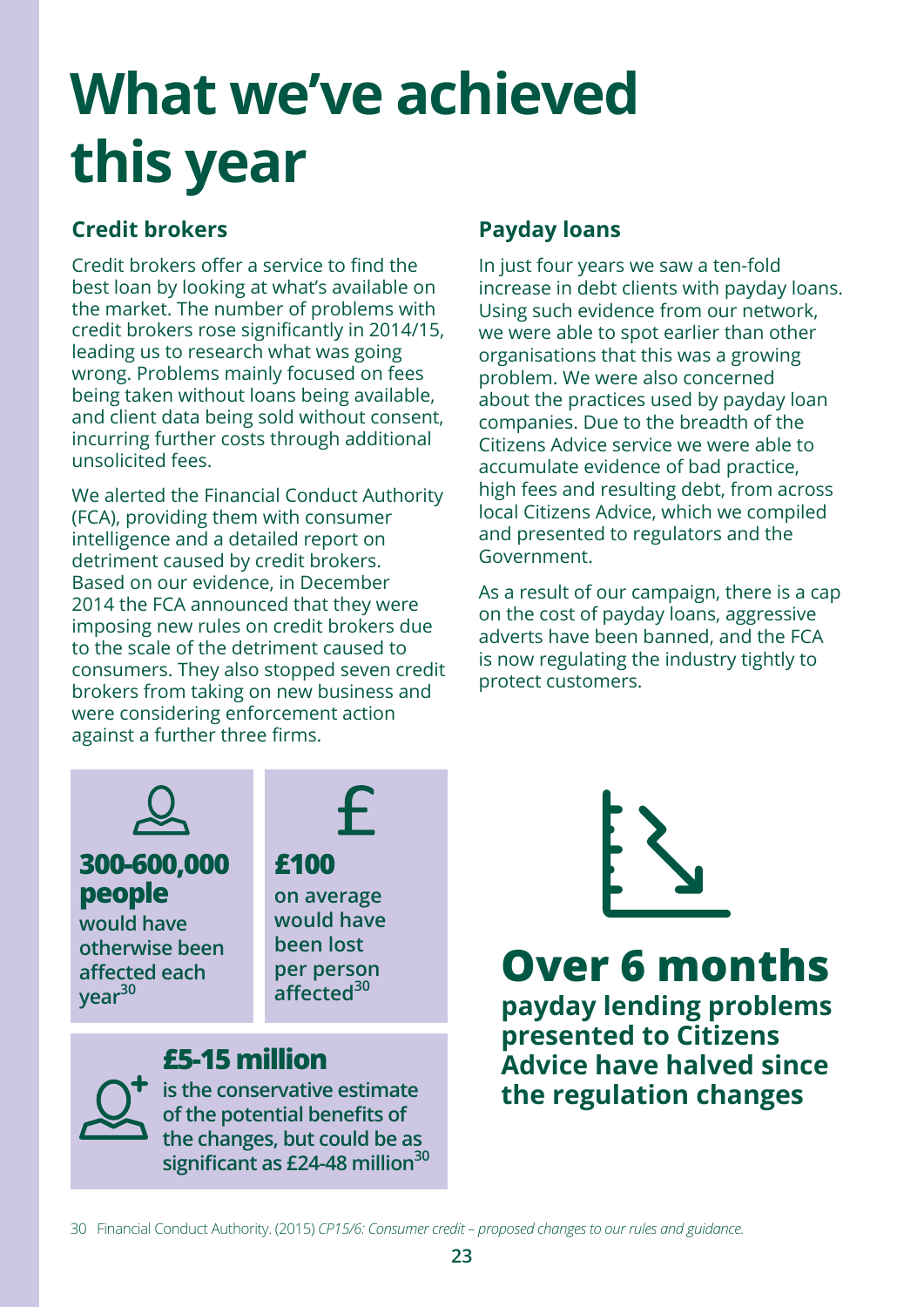## **Retaliatory evictions**

Retaliatory eviction, when private renters are evicted for complaining about poor housing, has been a long standing issue for the Citizens Advice service. Last year, more than 230 people came to us every day about a problem with private renting. We first highlighted this growing problem back in 2007.

Since then, we have continued to lobby Government about this issue, by raising it with MPs, through the media, and as part of our *Settled and Safe* campaign31. In 2015, we helped to draft an amendment to the Deregulation bill to protect tenants against retaliatory eviction. We used evidence from our network to brief peers and MPs and strengthen the case for the amendment.

### **213,000 private renters were evicted in retaliation last year, estimate Shelter32**

**Private renters are now legally protected from retaliatory eviction as a result of our campaign and longstanding work on this issue**

#### **Prepayment meter customers**

Energy customers who pay via a prepayment meter often face higher costs, poor customer service and an increased likelihood of disconnected from their energy supply. Our research shows 16% of prepay customers are cut off from energy over the winter months<sup>33</sup>, while this group pays on average £226 more than online direct debit deal customers<sup>34</sup>

We have engaged energy suppliers and developed evidence for our campaign to improve prepayment customers' situations. We brought together the heads of more than a dozen major energy companies along with the Energy Minister at a private event to agree steps which could be taken to protect these consumers. Local Citizens Advice contributed to this event with case studies and interviews explaining clients' perspectives directly to the industry and minister.

Energy suppliers have now signed up to our consumer demands, to improve the service offer and experience of prepayment customers<sup>36</sup>.



**people in Great Britain live in households that pay for their energy with prepayment meters<sup>35</sup>**



**£6 million**

**of misdirected payments have been placed into trust funds to help customers**

- 31 Citizens Advice, Settled and safe campaign: citizensadvice.org.uk/about-us/campaigns
- 32 Shelter, March 2014. Press release.
- 33 Citizens Advice. (2014) *Topping-up and dropping-out: self-disconnection among prepayment meter users.*
- 34 Citizens Advice, July 2015. Press release.
- 35 Estimated based on total prepayment meter numbers [Ofgem. (2014) *Domestic suppliers' social obligations: 2013*  annual report.]; three-quarters estimate of customers with both gas and electricity prepayment meters [Consumer Futures. (2013) *Self Disconnection Omnibus]*; and ONS average household size.
- 36 Citizens Advice, Fair play for prepay campaign: citizensadvice.org.uk/about-us/campaigns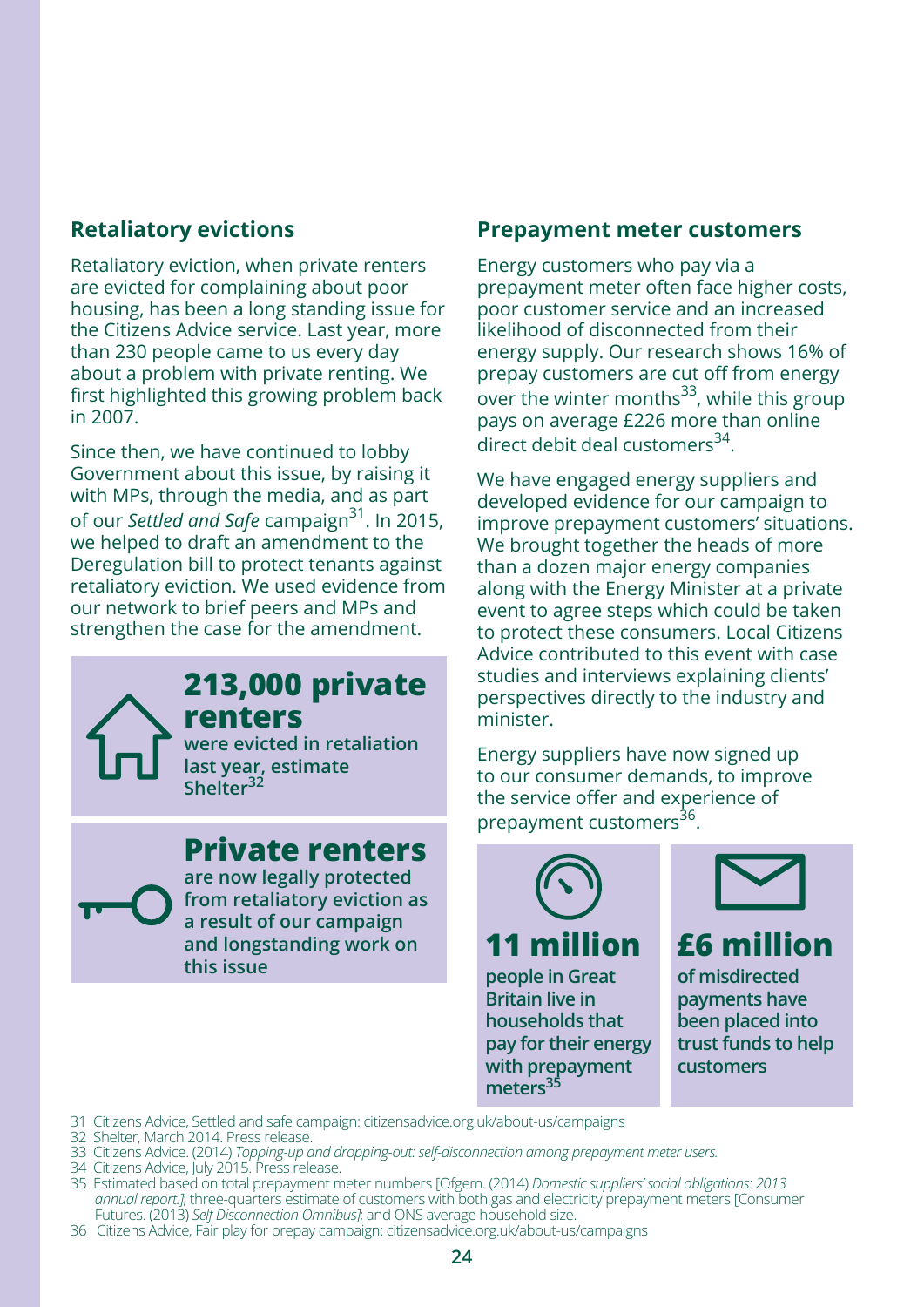### **Bills from stolen mobile phones**

Citizens Advice analysis found that bills accrued for consumers when their mobile phone had been stolen, could reach up to £4 million37. Our network reported that bills of anywhere from £160 to an extreme of £23,000, had been faced by individual clients. Using evidence from our network and research from our policy team, we reported this problem to the Department for Culture, Media and Sport.



## **£100 cap**

**on stolen mobile phone bills has been introduced, protecting thousands of consumers from unplanned and unjust bills**

#### **Employment and support allowance (ESA)**

ESA is the biggest single issue reported to our network by Citizens Advice clients, with over 294,000 issues seen last year. A major problem clients faced was the cost of obtaining medical evidence from GPs to support their claim. Research with GPs showed that 76% of practices charged for medical evidence with an average cost of £25<sup>38</sup>

We engaged with DWP to improve the ESA claim form, application process and provision of medical evidence, resulting in less need to pay for specific records.

We also engaged with medical bodies and the assessor, Maximus, to improve training around collecting and using evidence.



### **Employment tribunals**

Employment tribunals (ETs) are the main mechanism through which employees can enforce their employment rights. The number of clients we see in person about ETs has fallen recently, partly as a result of the introduction of fees in April 2013. The new system of fees, which charge users between £390 and £1,200, is accompanied by a system that offers full or partial fee reductions to applicants on low incomes.

Our research found that many potential applicants were put off applying for fee reductions due to the 32 page document and eligibility checks $^{39}$ . We presented findings to the Ministry of Justice who have redesigned the form, made it easier to apply, reduced it to four pages and renamed it 'Apply for help with fees'.



**6,000 people this year could benefit from the changes to application forms we suggested<sup>40</sup>**

37 Citizens Advice, December 2014. Press release.

- 
- 40 Ministry of Justice. (2013) *Court and Tribunal Fee Remission Reform Impact Assessment*: 31% of claimants would be eligible for fee remissions.

<sup>38</sup> Citizens Advice. (2014) *GP attitude and practices relating to the provision of medical evidence as part of the ESA claim process.* 39 Citizens Advice. (2015) *Fairer fees.*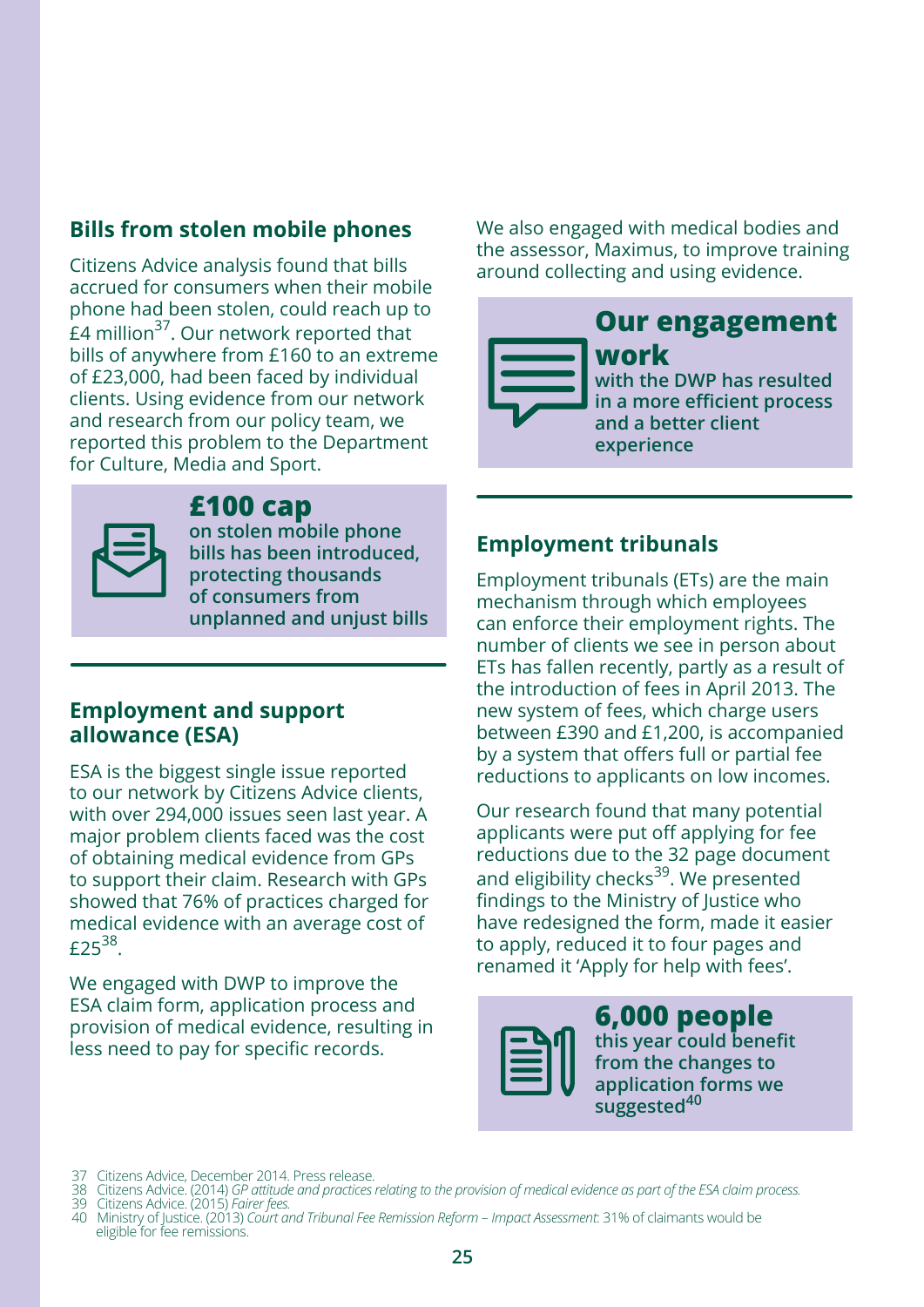## **In focus: how we work This creates additional social value to society**

We create benefit to society through the way we deliver our services, in addition to the impact our principal activities have on clients' lives.

This is our social value, which encompasses the benefit of working with volunteers, our support for local communities and our national network. It covers what is most unique about the Citizens Advice service, and the extra value that would be lost to society if our service and core work were removed from communities.



## **The power of being a national network**

Together, we are greater than the sum of our parts. We come together as a network to do more, be it to campaign on big issues, inform national policy or connect people with society.

Each local Citizens Advice benefits from being part of a national network: we are a household name, and clients access a wellknown and trusted service. Our national infrastructure gives local Citizens Advice access to additional support and services, adding to their credibility. Local Citizens Advice also support each other, sharing knowledge so that we best support our clients.

As the central organisation, Citizens Advice use the data from all our services to identify national issues and trends, to better understand our clients' needs and to demonstrate to government and regulators the impact of policy or legislation.

Citizens Advice strives to ensure the network is as effective as possible, by maximising the resources we have available. We carry out rigorous evaluation to understand how our advice benefits clients. Investing in understanding 'what works' ensures our services deliver the greatest impact to our clients.

Services flexibly respond to local need, and we have minimum standards across the network, ensuring that clients can expect the same consistent quality of support. With a clear focus on quality and outcomes, we have been diversifying the channels we provide advice from, and the systems and processes we use, testing and evaluating approaches as we develop.

## **To learn more**

about the role of Citizens Advice and achievements in 2014/2015, see this year's annual report and accounts.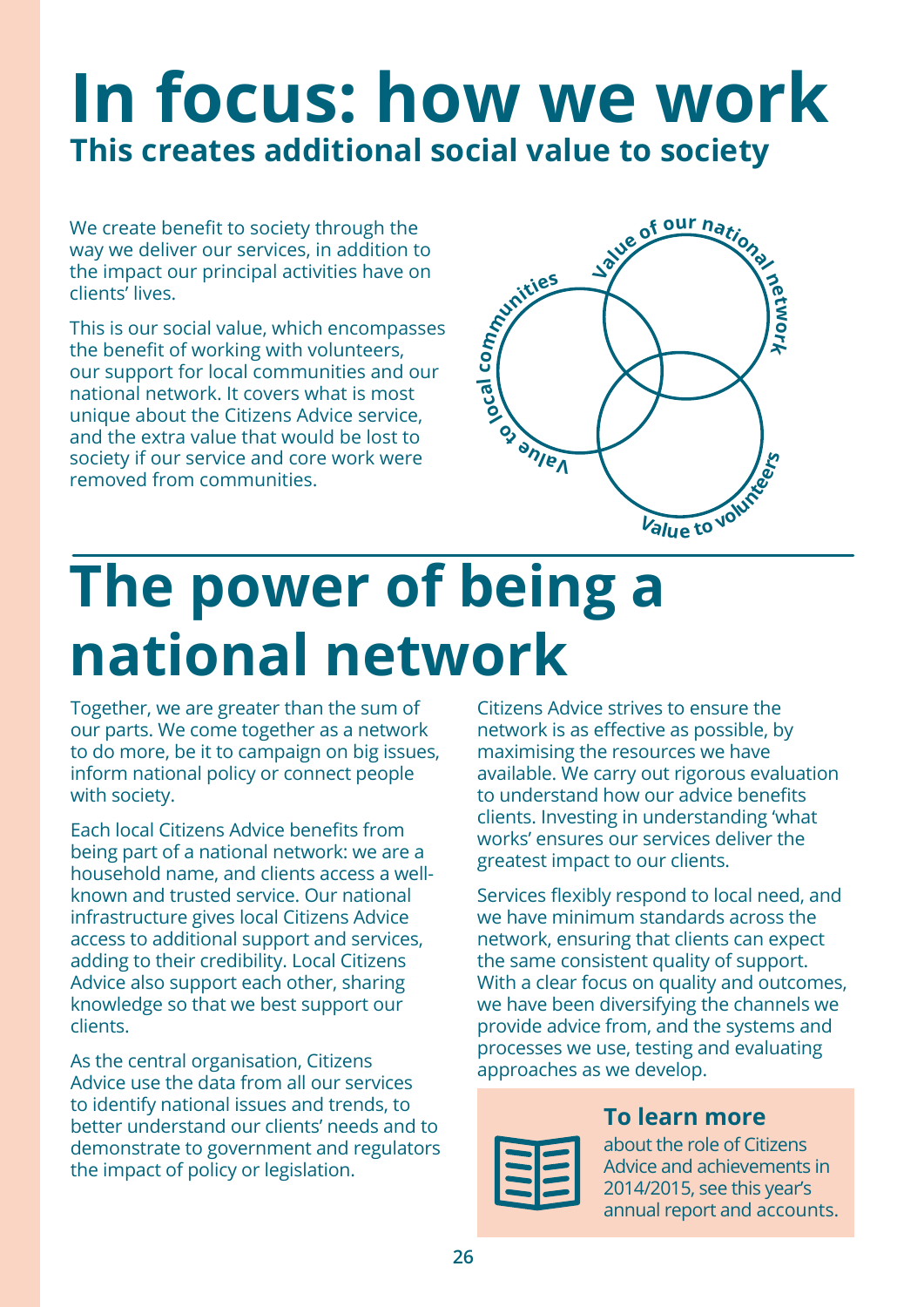## **Working within local communities**

We act as one service, with one vision, yet are rooted in each and every community across England and Wales. Local Citizens Advice have provided an independent local service for over 75 years, gaining a deep and credible understanding of community needs. We can access up-tothe-minute data on local issues from our daily interaction with our clients. We use our knowledge of issues and solutions to tailor our advice provision, helping clients navigate local systems such as council tax support and local housing processes more effectively.

Our structure enables us to be flexible and varied in our service delivery across our network, using our insight to respond specifically to local need, benefiting local people and government.

- We have the ability to share our insight and inform local decision-making.
- We aim to create sustainable links between public, private and third sector organisations, including sharing resources and working practices. We also deliver our services from locations such as GP surgeries, libraries, and local authority offices, making it easier for clients to access relevant services.
- We're also well-placed to recognise emerging local problems. If we're not in a position to solve a problem immediately, we use our insight to campaign locally to change policies and practices.

**99% of local authorities in England and Wales have a local Citizens Advice or outreach service**

**99.7% of people in England and Wales live within 30 minutes drive of a local Citizens Advice, including rural areas**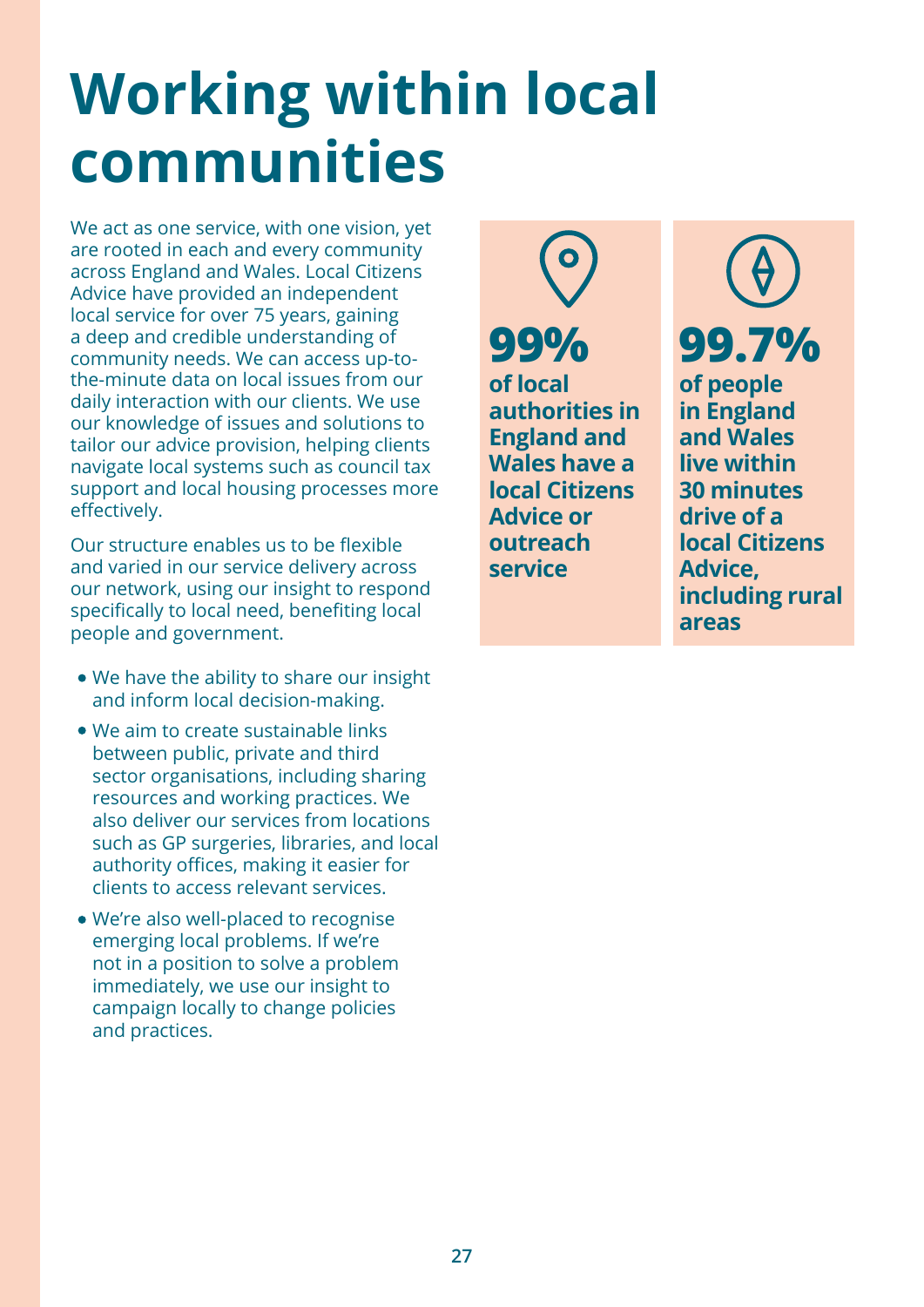## **Our value to volunteers**

Our 21,600 volunteers come from a wide range of backgrounds and are vital to the way we deliver our service, allowing us to reach many more people than if we were purely staff-run. We invest in their development, ensuring that each volunteer is fully prepared for their role, and that our clients receive quality advice and support.

There are also considerable benefits to our volunteers. For example, all gain at least one practical skill (such as IT skills, customer service and team-work $142$ . Such improvements have knock-on effects for society, through happier, healthier and more productive citizens. We reduce the barriers to moving into work: 8 in 10 unemployed volunteers believe volunteering with us is helping them to move into employment, education or training42.

9 in 10 of our volunteers feel better equipped and empowered to deal with issues in their lives $42$ . Additionally, stopping work can have detrimental effects to older people's well-being, but all our retired volunteers believe volunteering keeps them mentally active<sup>42</sup>. This has a value in contribution to society, and reduced costs of provisions for those that otherwise might have required state support.

3 in 4 of our volunteers feel better equipped to be an advocate for their community $42$ . With so many local volunteers, this strengthens communities and brings people closer together, improving social cohesion and giving people a greater stake in their community.



**worth of volunteering hours donated by our 21,600 volunteers<sup>41</sup>**



**leave for paid employment**

**I started volunteering with Citizens Advice in 2011 and since then have gained skills I was unaware I possessed! I thoroughly enjoy my varied role: advising clients in the local office, on home visits and responding to advice emails. I also work with Healthwatch, giving information to those who have issues with health services, like the NHS. It's been an incredible journey and truly rewarding.**



Frances, Citizens Advice volunteer

41 We've provided figures from 2013/14, ahead of 2014/15 figures being available in late summer.

42 Citizens Advice. (2014) *CAB volunteering: how everyone benefits.*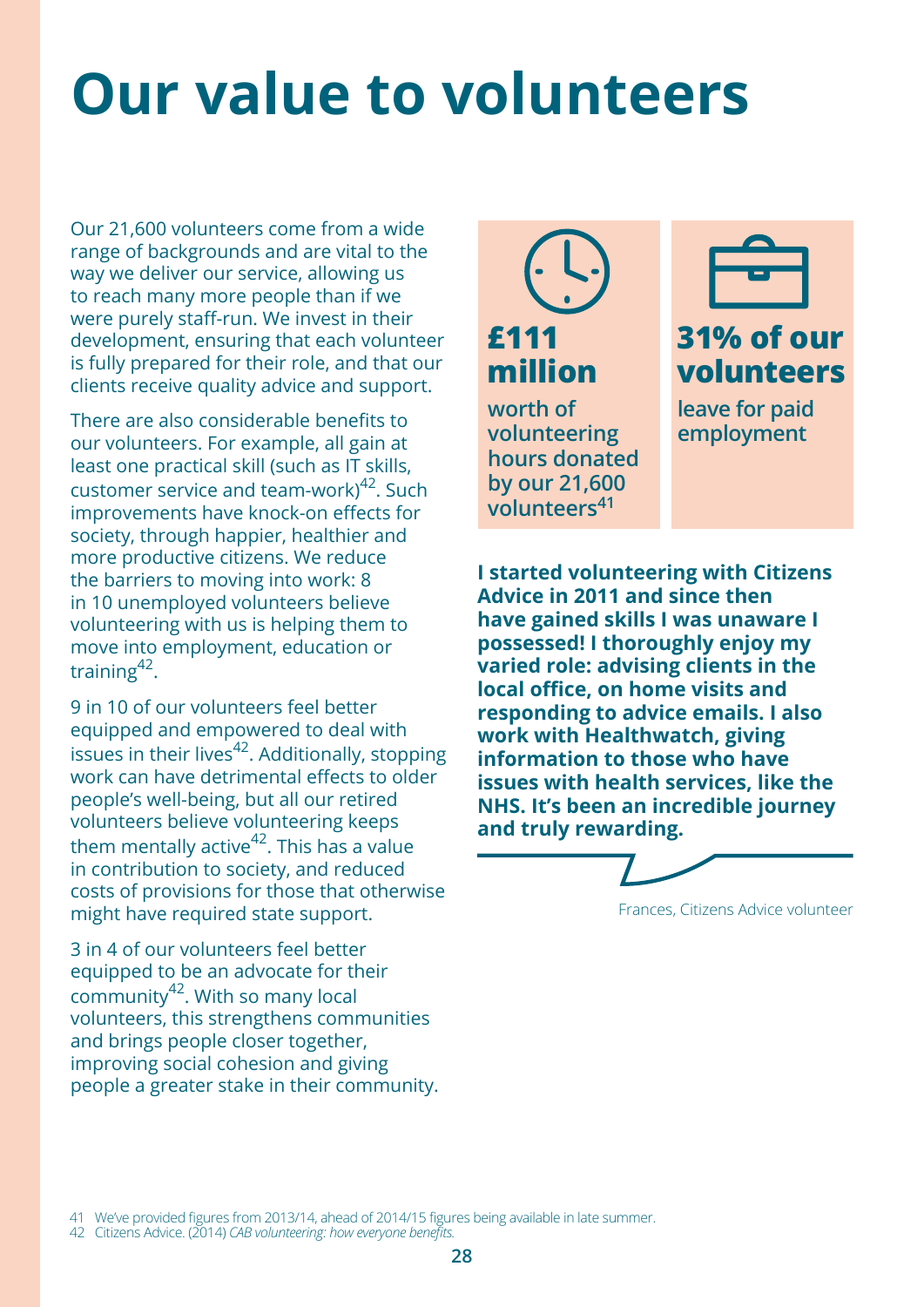## **Measuring our value Estimating the financial value of the Citizens Advice service**

In 2014/15 the Citizens Advice service received £239 million in funding<sup>43</sup>. This is a provisional figure covering all that we do, running and staffing local advice centres, telephone call centres, developing our website, and our corporate roles including research and campaigns. Funding comes from central government, the Welsh Assembly, the Money Advice Service, local authorities and a range of other funders.

This report has demonstrated some of the many ways that the Citizens Advice service delivers against this funding and contributes to society, through helping people find a way forward. But how do we determine the value of this, and how have we come to such conclusions?

Central to how we conceive our value is a simple premise: we create value through the positive impact we have on individuals' lives, which in turn benefits local communities and society. These individuals might be our clients, or members of the public who benefit via our research and campaigns work, or our volunteers.

We have looked at where we can put a financial value on our work with these individuals, using a cost benefit tool created by New Economy Manchester<sup>44</sup>. This has been developed with and approved by HM Treasury economists to ensure that the methodology is robust and it takes account of the most up to date

research and data. The model considers the following types of benefit:

- Fiscal benefit: financial savings to local and national government.
- Public value: economic and social benefits.

It is impossible to put a value on everything that we do and every way we help our clients. Therefore we have identified some of the main areas where we can show we have a positive impact and where there is evidence appropriate to the New Economy Manchester model.

In addition, using our management information and impact research, we've separately considered the financial outcomes to individuals, primarily through income gain, benefit entitlement, debts written-off and consumer problems resolved.



<sup>43</sup> Annual report and accounts from Citizens Advice and each local Citizens Advice detail the funding bodies and amounts.

<sup>44</sup> Available at: neweconomymanchester.com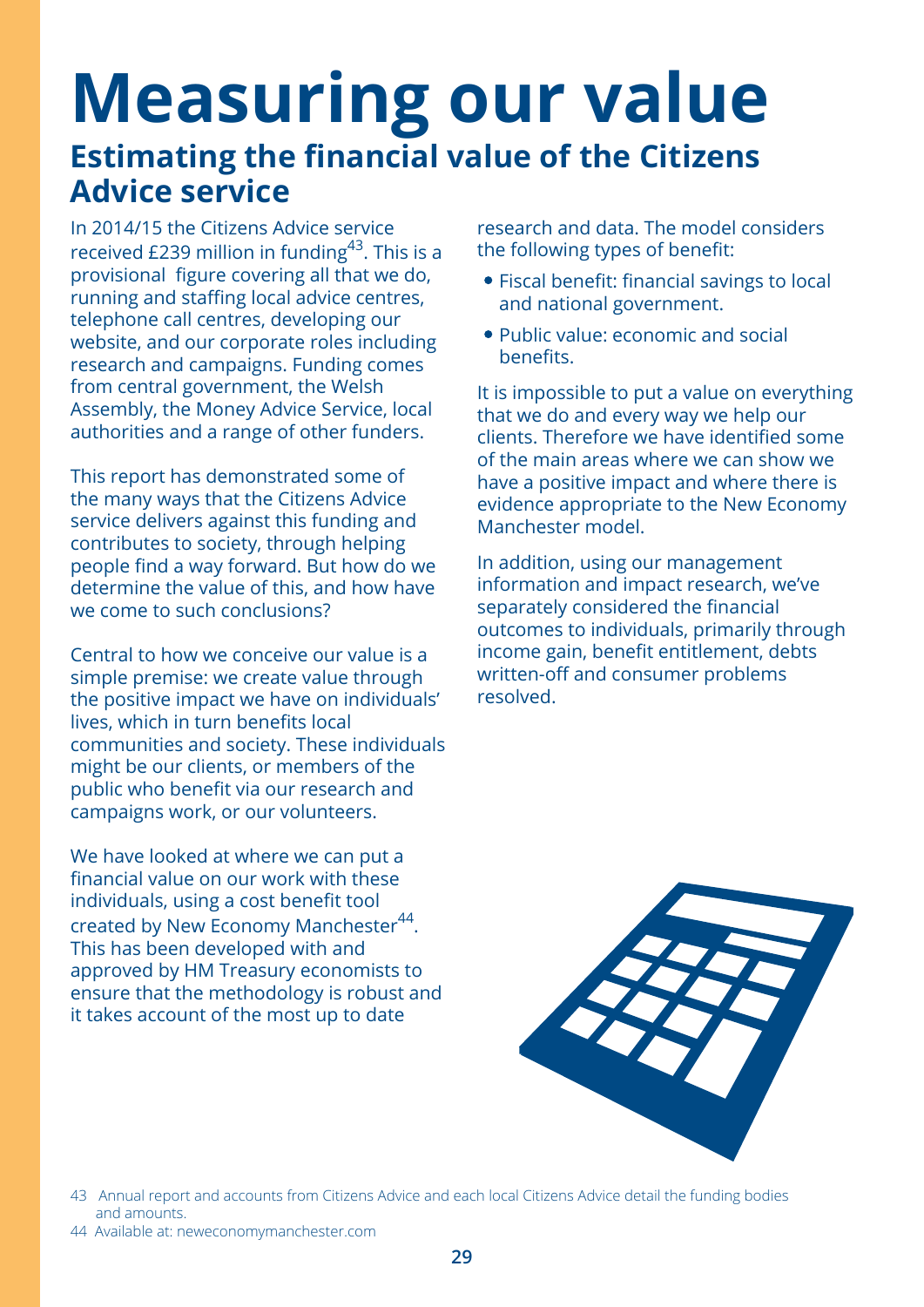## **The value of advice provision**

Our advice and support helps to prevent detriment occurring or escalating further. For example through giving employment advice we may help the individual to maximise their income. We might prevent the person from falling out of work and onto benefits thus saving government money. We may help the individual's mental well-being as well, preventing costs to GPs, the health service and boosting productivity in the work place. Ensuring that clients have the income they need to maintain a good standard of living, targets the social determinants of health, and reduces the likelihood they will have to turn to high-cost credit to keep up with rent and utilities. This income is also spent locally, benefiting local communities<sup>45</sup>.

The main arguments where we can evidence our financial value concern:

- Keeping people in employment or helping them back to work.
- Preventing housing evictions and statutory homelessness.
- Reducing the demand for mental health and GP services.
- Improved mental well-being.
- Improved family relationships.
- Some of the financial outcomes that accrue directly to individuals.

Our modelling also allows us to show how fiscal savings are attributed to specific government departments, for example:

- £163 million to Department for Work and Pensions through reduced out-ofwork benefits
- £47 million to Department of Health by reducing the use of health services

• £57 million to local authorities through preventing cases of homelessness. This is only a fraction of our true value to local authorities: there is significant benefit in helping clients negotiate local processes, such as welfare reform changes, and managing debts owed to local government.

#### **Savings to local and national government (fiscal benefits)**



**£361 million reduction in health service demand, local authority homelessness and out-of-work benefits**

### **Wider economic and social benefits (public value)**



**£2 billion improvements in health, well-being, participation and productivity**

### **Value to the individual (financial outcomes)**



**£2.6 billion income gained through benefits and debts writtenoff and consumer problems resolved**

45 New Economics Foundation. (2002) *The Money Trail.* This sets-out the local multiplier effect, including the value of income maximisation in local spending through increased benefits take-up .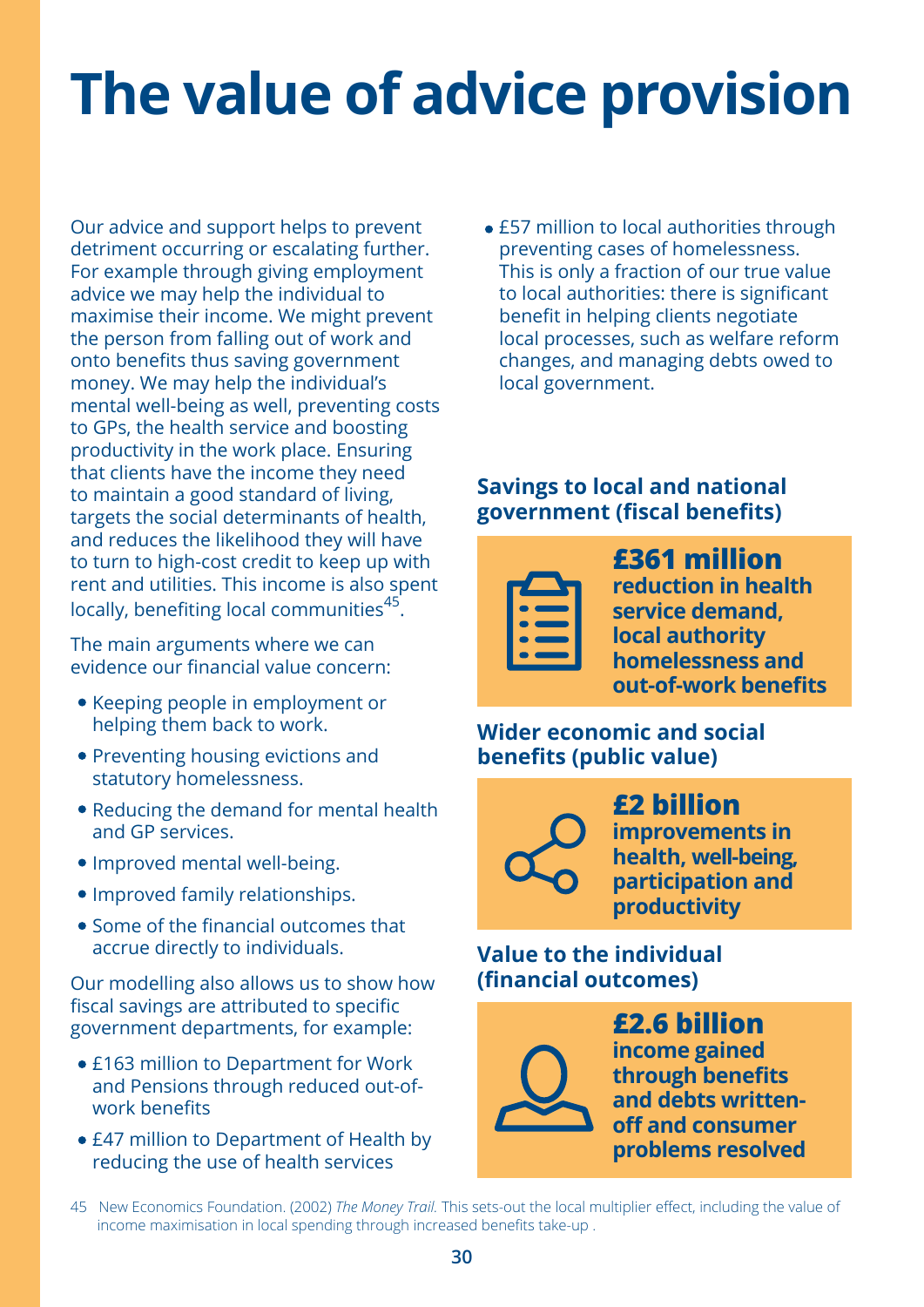## **The value of volunteering**

Our continual investment in our volunteers' development ensures our clients receive quality advice and support. It also has tangible benefits for volunteers and society, through happier, healthier and more productive citizens.

The main financial arguments concern our role in enabling volunteers to:

- Move into work through the experience and confidence gained during their time at a local Citizens Advice.
- Develop new skills that can lead to better salaries and employment prospects.
- Better manage mental health conditions, such as depression.
- Improve their self-esteem, reduce isolation and increase their ability to get on in their lives.
- Improve community relationships, through increased community trust and sense of belonging by working with local people.



**We enable people from a wide range of backgrounds to volunteer**



### **£111 million worth of hours**

**donated by our volunteers – we would not help as many clients as we do without our volunteers**

**Our estimate of the value of the Citizens Advice service in terms of volunteering:**

**Saving to local and national government (fiscal benefits)**



**£271,000 reduction in health service demand and savings to HMRC**

**Wider economic and social benefits (public value)**

> **£100 million improvements in health, well-being, participation and productivity**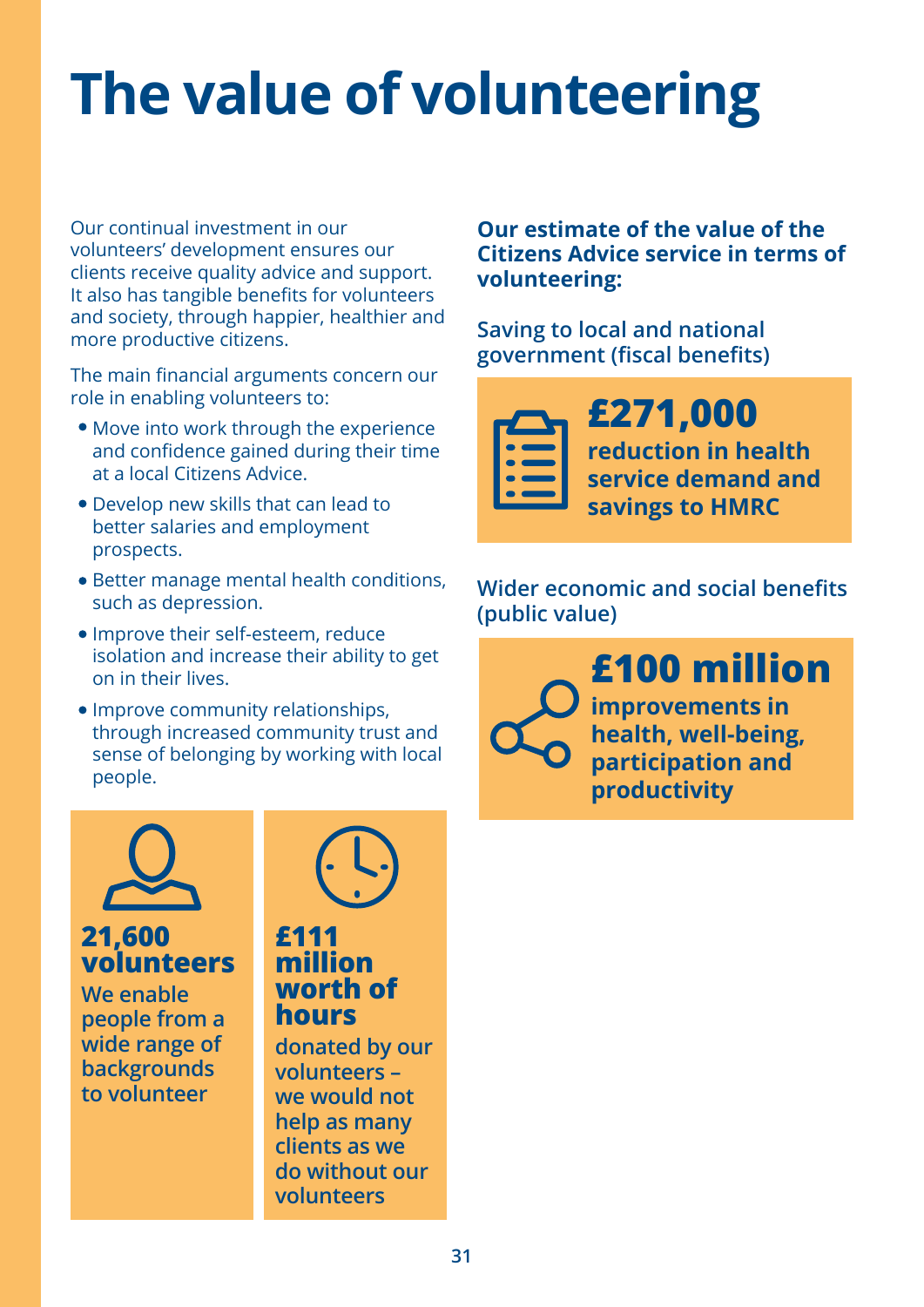## **Our value is likely to be greater What we haven't monetised**

In this report, we haven't tried to monetise everything, sticking instead to what we know and can firmly evidence, utilising credible costings and proxies to illustrate our value to society. There are many other outcomes to individuals and society from our work which have value, but these can be hard to put a financial figure on.

Establishing a counterfactual for if the Citizens Advice service wasn't here is difficult because we are so closely associated with how people seek advice and support, and are an embedded part of local communities. We have assumed that half of our impact is deadweight. In other words, in half the cases the situation would have got better, or resolved itself without us. This is a conservative assumption, as our evidence shows that only 20% of clients suggest they would have been able to resolve their issue without our help<sup>46</sup>.

This is also true when considering the social value of how we work:

- We play a vital role in the communities we work in, but what this looks like in practice can alter dependent on local need. This is a real strength of our service, but makes producing an average financial value difficult.
- The way our network works together, and the additional benefits to individuals of getting advice from a local centre with a national infrastructure, is equally difficult to put a value on.

### **Advice**

We have not included:

- Benefits to local government of helping clients negotiate local processes, such as welfare reform changes, as well as our role in helping local authority rent and council tax arrears to be rescheduled and reducing the associated administrative costs.
- Maximising clients' income, which has further spillover effects including for individuals' families, benefiting health and well-being and contributing to local communities and economies.
- Averting the detrimental costs associated with the impact on health of unsafe and substandard living conditions.
- The estimated £464 million of debts we successfully reschedule, benefiting those clients and also the creditors of debts being repaid where they might not have been, and averting the cost they would have incurred chasing them.
- Financial gain for individuals from charitable funds, or goods and services in kind, as well as financial outcomes associated with housing, employment, relationships or other problems.
- Keeping families together, preventing suicide and working with victims of domestic violence.
- Providing advice online to 20.7 million visitors.

We've also only monetised our impact for one year, but these kinds of impact have long running positive benefits for the individuals involved and the state.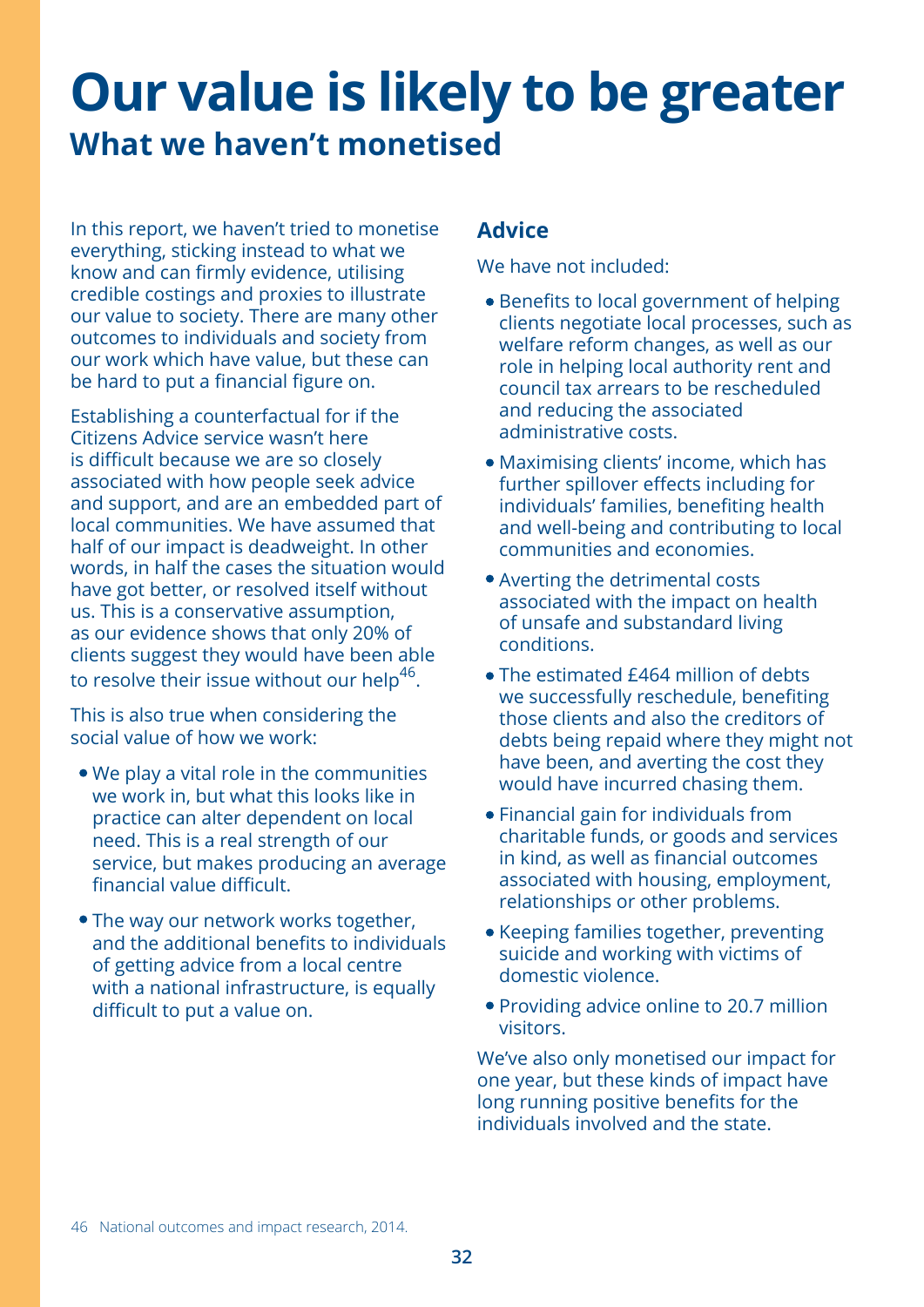#### **Education**

We have not included any of the benefit of our education work in our financial estimate. By educating and empowering clients we hope to mitigate some of their financial instabilities, helping the client to make informed decisions about their energy and wider finances, such as:

- Reduced energy bills and avoiding detriment associated with fuel poverty.
- Avoiding the detriment associated with problem debt, through making informed decisions and increasing financial stability for the future.

Evaluations of specific education projects have given us an initial understanding of their impact<sup>47</sup>. We're now developing specific measures to understand in more detail the short and long-term impact of our educational activities.

#### **Research and campaigns**

This report has not included the financial benefits brought about by our extensive research and campaigns work, both locally and nationally. Putting a financial value on this type of work is difficult for many reasons:

We build a detailed understanding of issues, how they affect lives, and continually engage with policy-makers and regulators, such as our work with Trading Standards. In these cases, there aren't always readily available success measures.

- We play a collaborative role in achieving policy and practice change: providing evidence to policy-makers and working alongside others to campaign for solutions. We therefore can attribute some of the impact to our work, such as the commitment to increase support available for parents with the cost of childcare.
- Our previous research and campaigns work still benefits consumers today, such as security of tenancy deposits, the total cost of credit cap on payday loans and compensation and redress of mis-sold PPI.
- Through our campaigns, we give our clients a voice. This includes our recent work ensuring clients were registered to vote in the general election, and our ongoing work on experiences in the labour market. There is simply no measure to illustrate the power of this – it is unique.

#### **Future impact research plans**

Covering the sheer breadth of the work of the Citizens Advice service is no simple task. Our Impact team will take this work forward over the coming years, exploring how we can measure the impact of our education and campaigns work, and extending our understanding of the impact of advice.

<sup>47</sup> Citizens Advice. (2012) *Quids in: the impact of financial skills and training for social housing tenants.*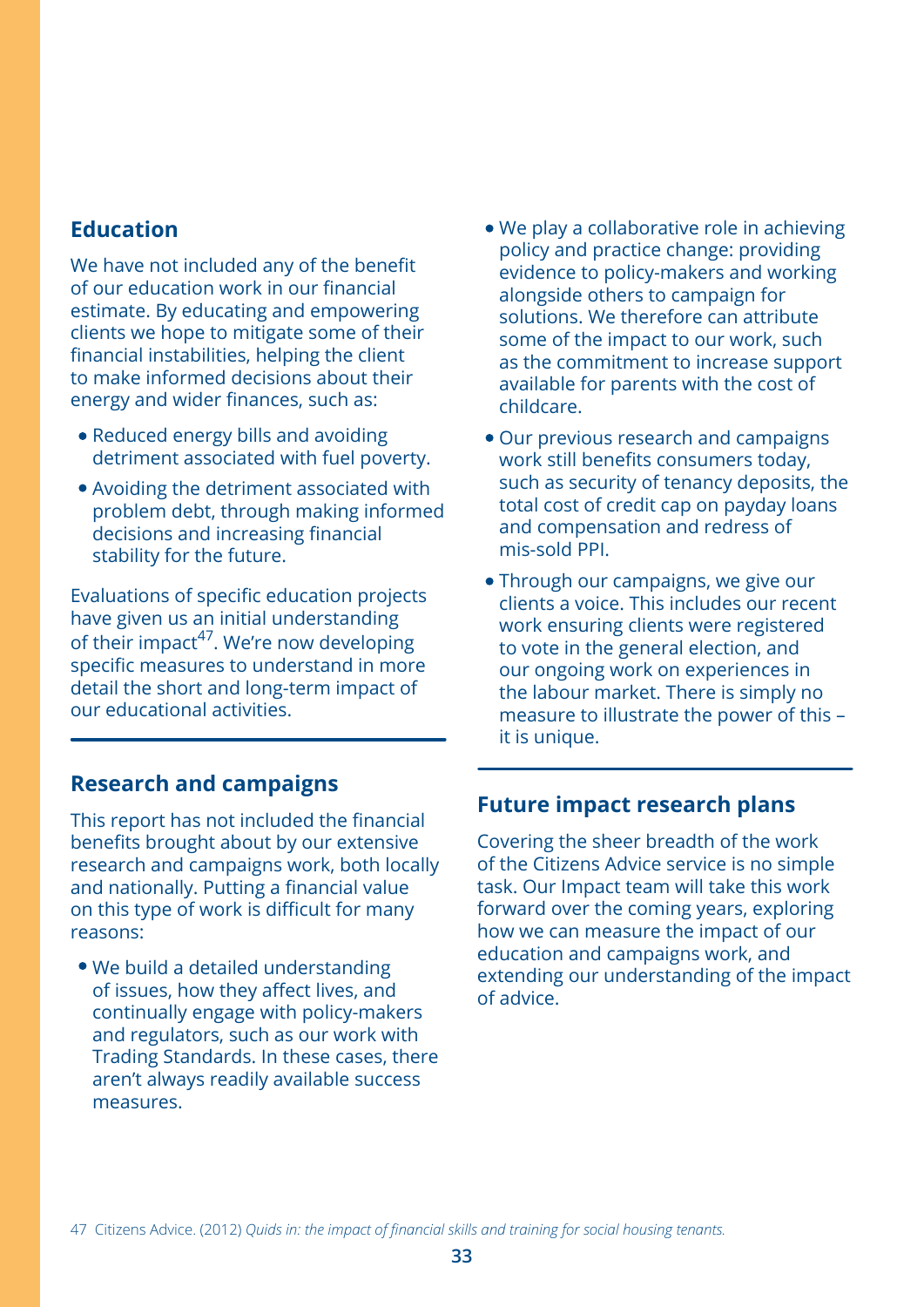## **Moving forward... Our recommendations**

Free, independent, confidential, impartial advice makes society better. Every year it is essential for millions of people to overcome their problems.

Advice is also highly valuable. Every pound spent on the Citizens Advice service saves the taxpayer at least £1.50. It also boosts individuals' incomes, and benefits society through better health, confidence and participation.

It is vital that Citizens Advice is able to continue to offer free advice in every community, on a full range of issues, through a range of channels, so it is available to everyone who needs it.

Central and local government must therefore maintain funding for the Citizens Advice service, and consider the social and economic benefits of increasing investment.

We are the first port of call for millions of people across England and Wales and have the infrastructure to adapt to their changing needs. Likewise we have the agility to respond to the ever increasing demand for advice, despite the significant pressures on our services locally.

We've recently established new opportunities to help more people. We now deliver pensions guidance and support witnesses in the court system. We work alongside GPs so they can prescribe advice alongside medical care.

Our work as the consumer champion, educating clients to better manage their finances and get the best deals, continues. As does our support for people who are making the transition to universal credit. And we carry on alerting government to any systemic problems our clients experience.

Solving problems and changing lives is in everyone's interest. And so is using our unparalleled evidence and experience to ensure government policy and private markets are effective and responsive to people's behaviour and needs.

#### **We call on the Government to:**

- Increase investment in local Citizens Advice services across the country to capitalise on our unique value.
- Maintain funding for Citizens Advice at a national level to identify and address emerging problems people are facing.
- Ensure Citizens Advice has the necessary resources to prepare and support people as they transition to universal credit.
- Support the expansion of Citizens Advice work in GP surgeries and health settings, to save the NHS money and improve people's wellbeing.
- Work with Citizens Advice to trial what works in financial capability education: consider bringing together money, debt and pensions guidance, in order to give people the skills to avoid debt and save for the future.
- Collaborate with Citizens Advice to utilise our real-time information and our unique frontline insight to ensure that policies and markets deliver for all.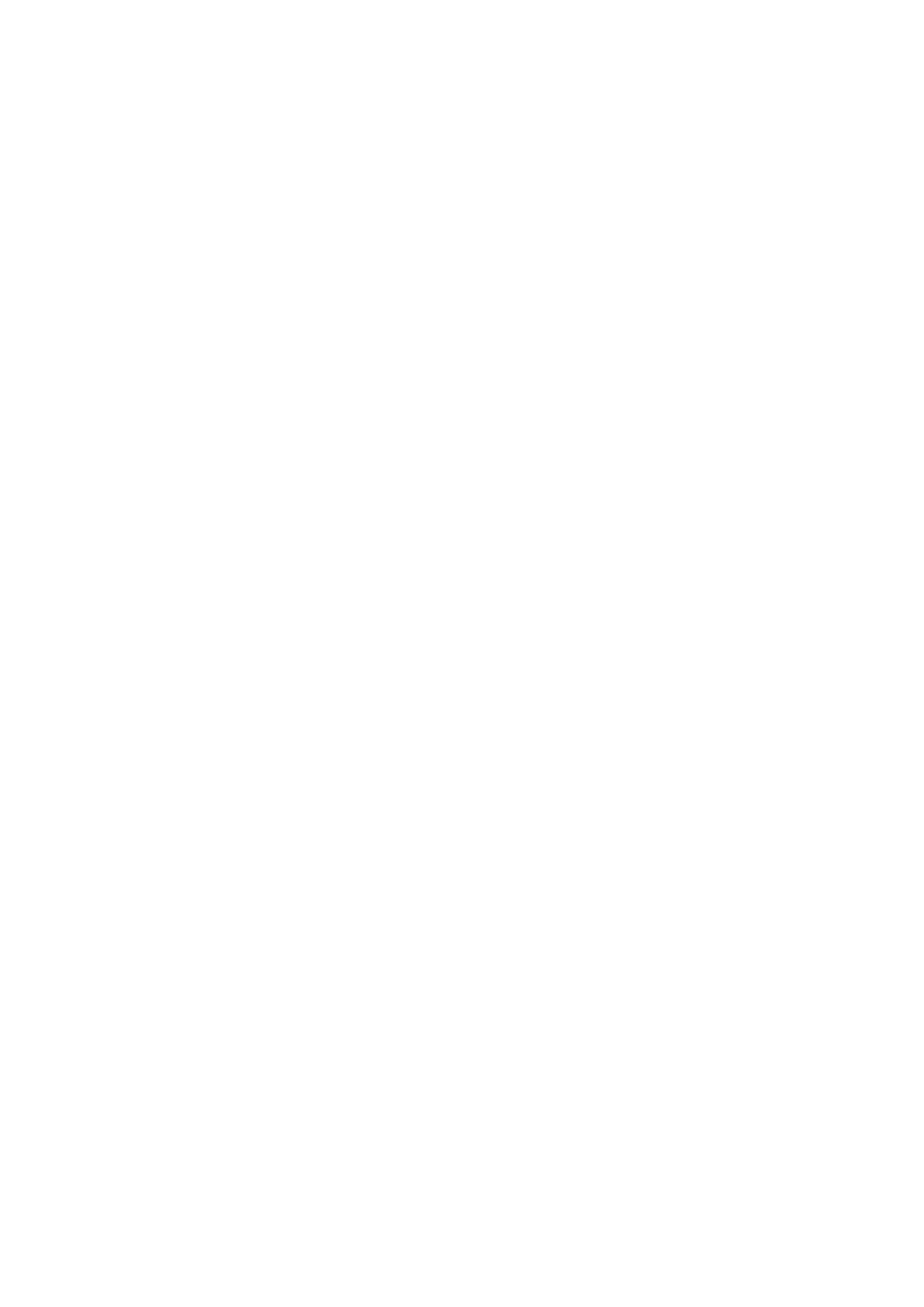# **Appendix: our evidence**

Our understanding of our impact and modelling of our value is underpinned by evidence from our management information and impact research. Our Impact team aim to constantly build on this, through further research and evaluations.

## **Management information**

Our daily interaction with our clients, and our centralised CRM and standardised methods of recording and processing details of clients problems, gives us an unprecedented understanding of the issues that are affecting our clients, allowing us to spot high-level trends as well as look at problems in granular detail and how they can interact. It also means we know a lot about the profile of our clients and the nature of their lives, enabling us to understand who it is that is seeking help. We also record the outcomes we achieve for our clients, where these are known.

### **National outcomes and impact research**

In 2014, Citizens Advice conducted a large-scale national survey with a representative sample of 2,700 clients. This comprised of a follow-up telephone questionnaire with clients, focusing on the client journey from beginning to end. Respondents completed the survey three to five months after seeking help. This research sample was representative of the overall sample in terms of the type of problems clients had, how they accessed the service and their demographic profile. A margin of error of +/- 2% is associated with key statistics.

## **Value of volunteering research**

In 2013, Citizens Advice undertook research with our volunteers to find out about the benefits of volunteering with a local Citizens Advice. Nearly 1,500 volunteers and trustees completed online surveys with structured multiple-choice questions. This self-selecting sample is broadly representative of the demographic makeup of our volunteers, and the number of responses provides a statistically-valid representation of volunteer experience. A margin of error of +/- 3% is associated with key statistics.



## **Methodology**

To find out more about how we've modelled our financial value, we've put together a full technical annex: *Modelling the value of the Citizens Advice service in 2014/15*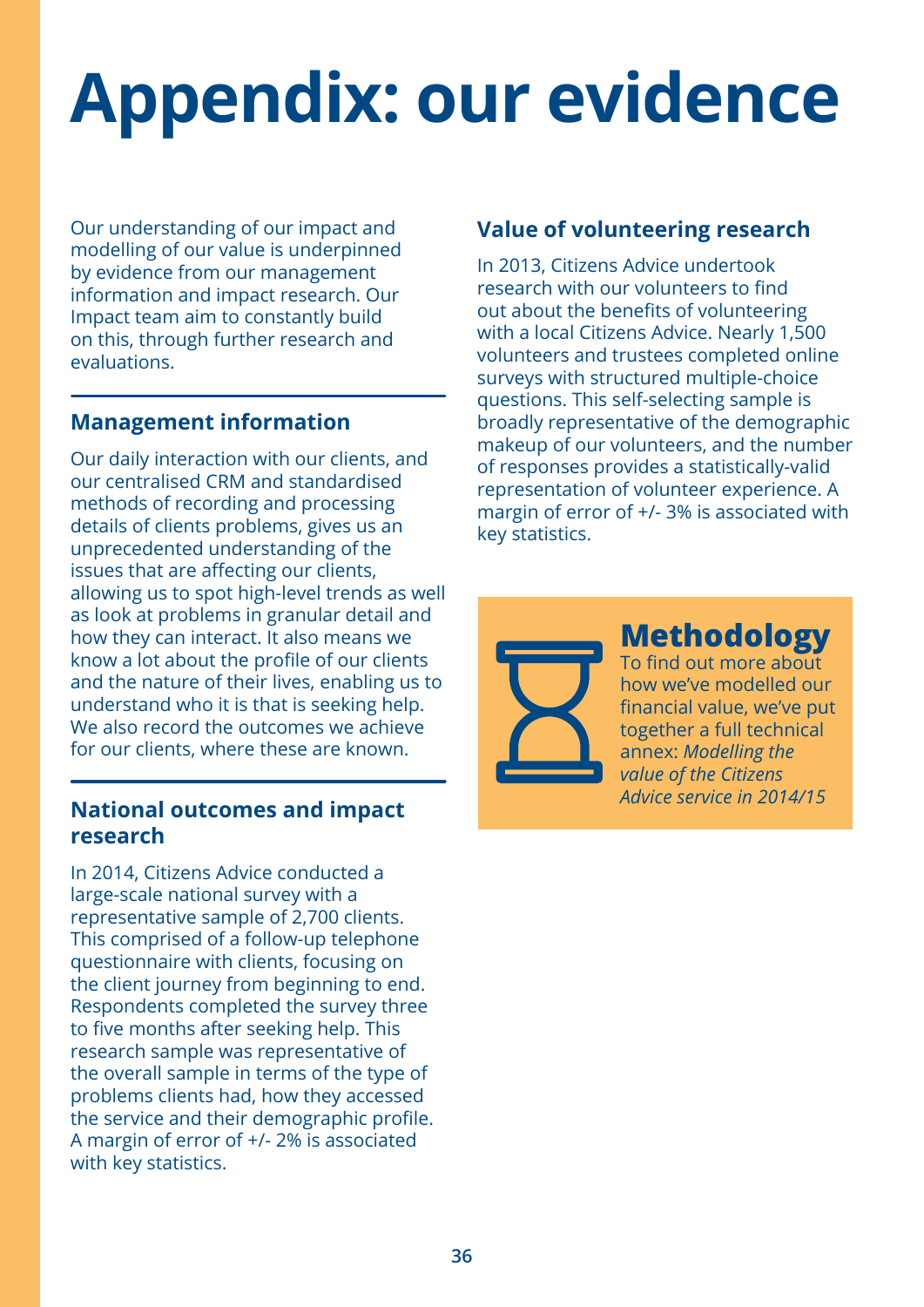#### **Report authors**

This report has been written by the Impact team at Citizens Advice. Significant report authors: Siân Whyte, Hugh Stickland and Tamsin Shuker.

The Impact team is responsible for customer insight research, assessing service effectiveness through evaluating what works, and using our evidence and analysis to understand and demonstrate the impact and value of the Citizens Advice service.

We work with others in the sector around impact and evaluation, shaping approaches and sharing findings.

### **Acknowledgements**

Thanks first and foremost to all of the Citizens Advice clients who were involved in the research for this report and to our Impact team colleagues Peter James, Carolyn Budd, Alex Hayes and Satdeep Grewal.

Special thanks go to Julian Cox from New Economy Manchester, for his insight and guidance in applying the economic modelling, and to Emma Wilkinson, Amy Hughes and Martin Coates from our Expert Advice team who helped us to understand in detail the ways that unresolved problems escalate and how our interventions work in practice.

Thanks also go to our Management Information colleagues: we would be unable to begin to evidence our impact without the comprehensive data and knowledge from this amazing team. Thanks also to colleagues Sue Edwards, Pete Watson, James Mole, Jess Abelscroft, Toby Brown, Stephanie Mulvey and Lyndsey Johnson for helping us to produce this report.

#### **citizensadvice.org.uk/impact-of-citizens-advice-service**

To find out more about our work contact us: **impact@citizensadvice.org.uk**